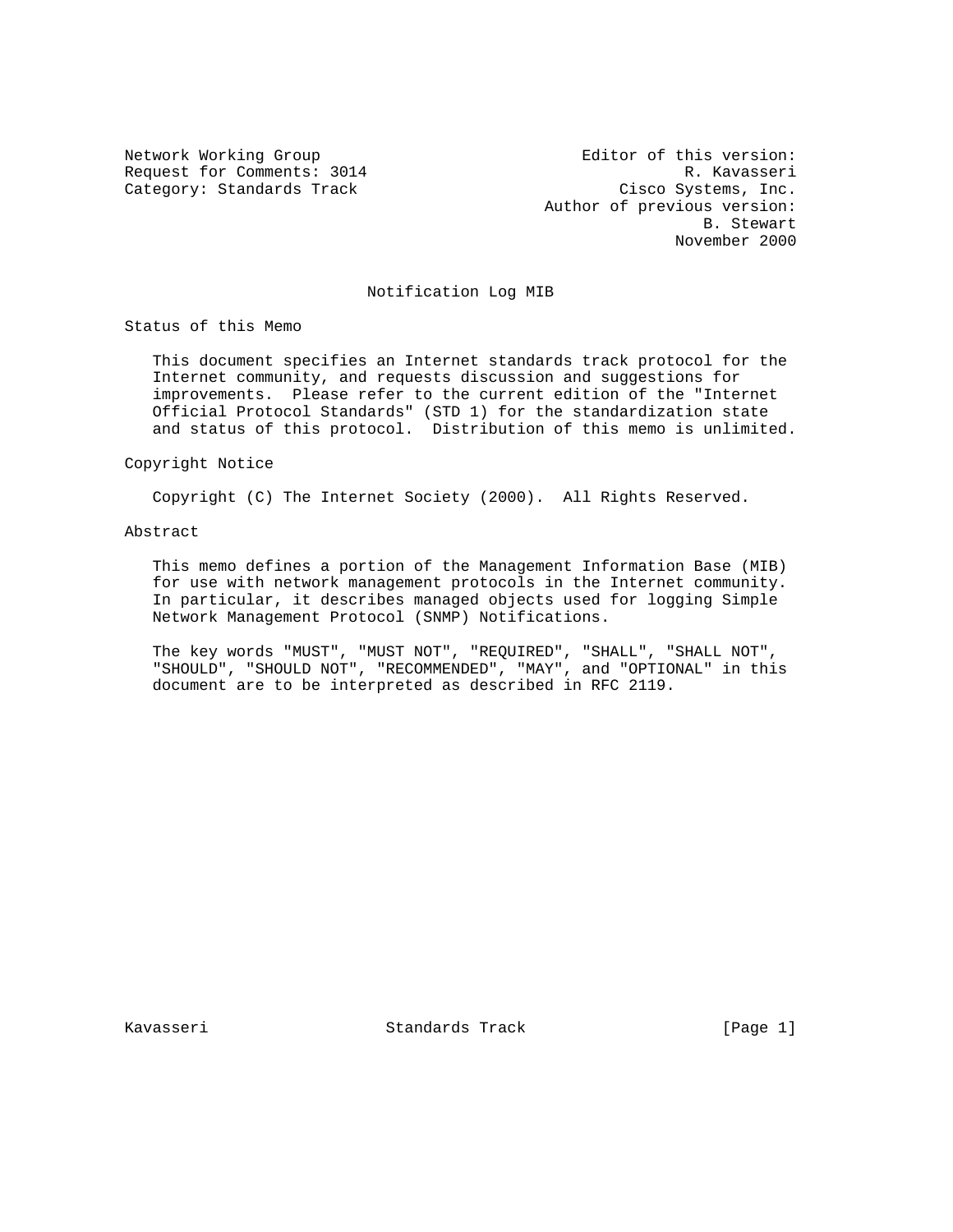Table of Contents

| 1 The SNMP Management Framework | -2                      |
|---------------------------------|-------------------------|
|                                 | $\overline{\mathbf{3}}$ |
|                                 | $\mathcal{R}$           |
| 2.1.1 SNMP Engines and Contexts | $\overline{4}$          |
|                                 | $\overline{4}$          |
|                                 | 5                       |
|                                 | $\overline{5}$          |
|                                 | - 6                     |
|                                 | $\epsilon$              |
|                                 | - 6                     |
|                                 | $\overline{7}$          |
|                                 | 23                      |
|                                 |                         |
|                                 |                         |
|                                 |                         |
|                                 |                         |

1. The SNMP Management Framework

 The SNMP Management Framework presently consists of five major components:

- o An overall architecture, described in RFC 2571 [RFC2571].
- o Mechanisms for describing and naming objects and events for the purpose of management. The first version of this Structure of Management Information (SMI) is called SMIv1 and described in STD 16, RFC 1155 [RFC1155], STD 16, RFC 1212 [RFC1212] and RFC 1215 [RFC1215]. The second version, called SMIv2, is described in STD 58, RFC 2578 [RFC2578], STD 58, RFC 2579 [RFC2579] and STD 58, RFC 2580 [RFC2580].
- o Message protocols for transferring management information. The first version of the SNMP message protocol is called SNMPv1 and described in STD 15, RFC 1157 [RFC1157]. A second version of the SNMP message protocol, which is not an Internet standards track protocol, is called SNMPv2c and described in RFC 1901 [RFC1901] and RFC 1906 [RFC1906]. The third version of the message protocol is called SNMPv3 and described in RFC 1906 [RFC1906], RFC 2572 [RFC2572] and RFC 2574 [RFC2574].
- o Protocol operations for accessing management information. The first set of protocol operations and associated PDU formats is described in STD 15, RFC 1157 [RFC1157]. A second set of protocol operations and associated PDU formats is described in RFC 1905 [RFC1905].

Kavasseri Standards Track [Page 2]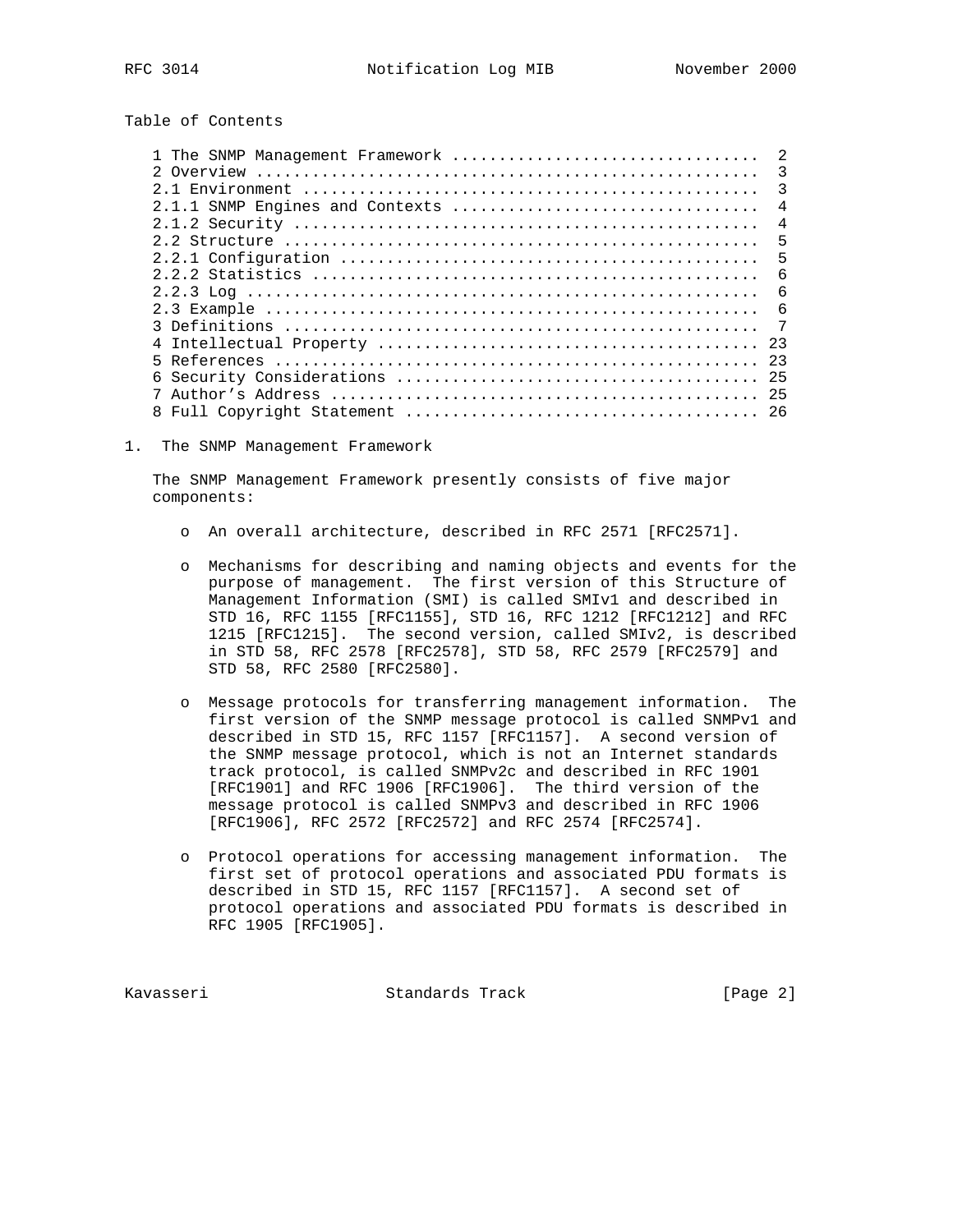o A set of fundamental applications described in RFC 2573 [RFC2573] and the view-based access control mechanism described in RFC 2575 [RFC2575].

 A more detailed introduction to the current SNMP Management Framework can be found in RFC 2570 [RFC2570].

 Managed objects are accessed via a virtual information store, termed the Management Information Base or MIB. Objects in the MIB are defined using the mechanisms defined in the SMI.

 This memo specifies a MIB module that is compliant to the SMIv2. A MIB conforming to the SMIv1 can be produced through the appropriate translations. The resulting translated MIB must be semantically equivalent, except where objects or events are omitted because no translation is possible (use of Counter64). Some machine readable information in SMIv2 will be converted into textual descriptions in SMIv1 during the translation process. However, this loss of machine readable information is not considered to change the semantics of the MIB.

2. Overview

 Systems that support SNMP often need a mechanism for recording Notification information as a hedge against lost Notifications, whether those are Traps or Informs [RFC1905] that exceed retransmission limits. This MIB therefore provides common infrastructure for other MIBs in the form of a local logging function. It is intended primarily for senders of Notifications but could be used also by receivers.

 Given the Notification Log MIB, individual MIBs bear less responsibility to record the transient information associated with an event against the possibility that the Notification message is lost, and applications can poll the log to verify that they have not missed important Notifications.

## 2.1. Environment

The overall environmental concerns for the MIB are:

- o SNMP Engines and Contexts
- o Security

Kavasseri Standards Track [Page 3]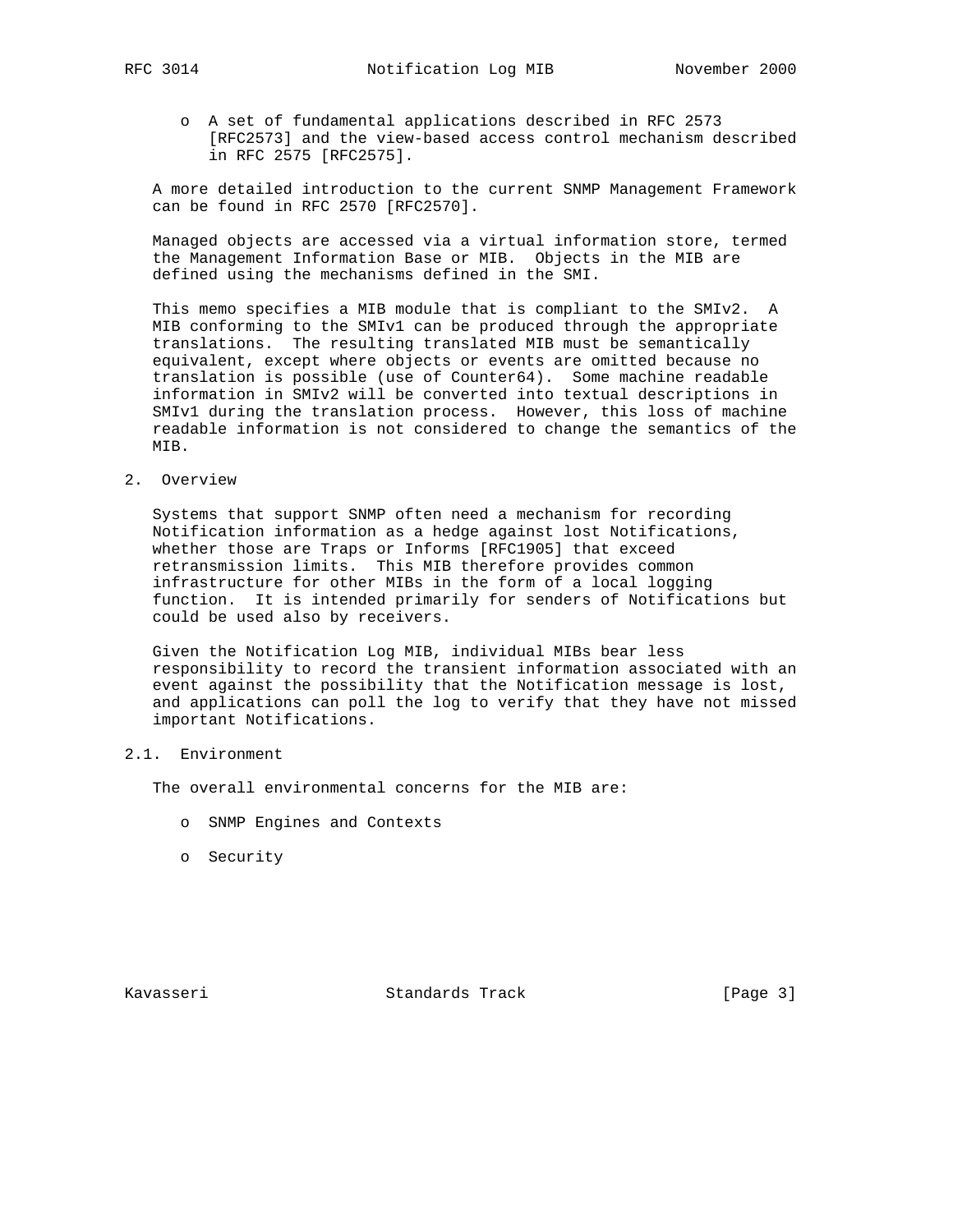## 2.1.1. SNMP Engines and Contexts

 There are two distinct information flows from multiple notification originators that one may log. The first is the notifications that are received (from one or more SNMP engines) for logging as SNMP informs and traps. The other comprises notifications delivered to an SNMP engine at the interface to the notification originator (using a notification mechanism other than SNMP informs or traps). The latter information flow (using a notification mechanism other than SNMP informs or traps) is modeled here as the SNMP engine (which maintains the log) sending a notification to itself. The remainder of this section discusses the handling of the former information flow notifications (received in the form of SNMP informs or traps) from multiple SNMP engines.

 As described in the SNMP architecture [RFC2571], a given system may support multiple SNMP engines operating independently of one another, each with its own SNMP engine identification. Furthermore, within the purview of a given engine there may be multiple named management contexts supporting overlapping or disjoint sets of MIB objects and Notifications. Thus, understanding a particular Notification requires knowing the SNMP engine and management context from whence it came.

 To provide the necessary source information for a logged Notification, the MIB includes objects to record that Notification's source SNMP engine ID and management context name.

## 2.1.2. Security

 Security for Notifications is awkward since access control for the objects in the Notification can be checked only where the Notification is created. Thus such checking is possible only for locally-generated Notifications, and even then only when security credentials are available.

 For the purpose of this discussion, "security credentials" means the input values for the abstract service interface function isAccessAllowed [RFC2571] and using those credentials means conceptually using that function to see that those credentials allow access to the MIB objects in question, operating as for a Notification Originator in [RFC2573].

 The Notification Log MIB has the notion of a "named log." By using log names and view-based access control [RFC2575] a network administrator can provide different access for different users. When an application creates a named log the security credentials of the creator stay associated with that log.

Kavasseri Standards Track [Page 4]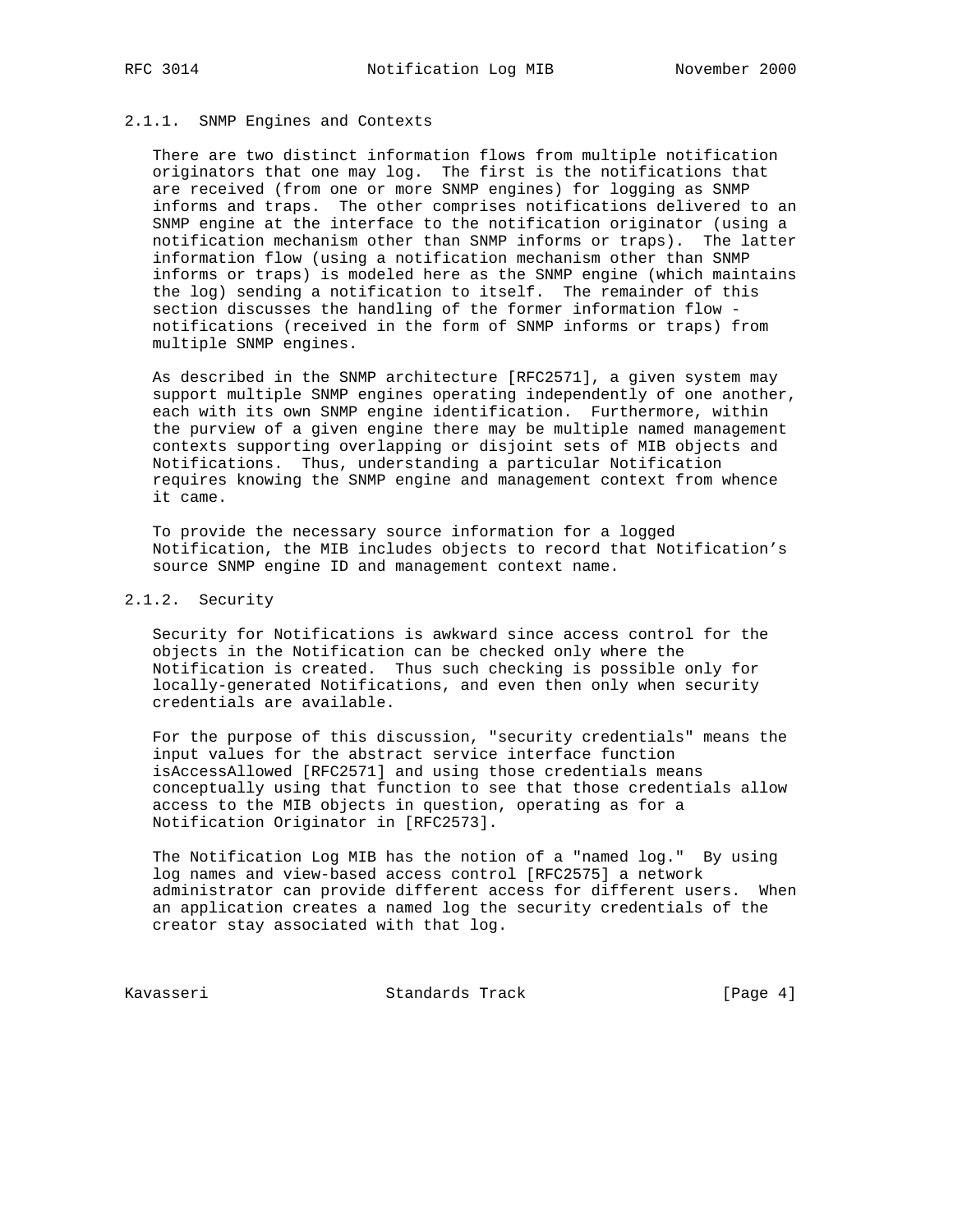A managed system with fewer resources MAY disallow the creation of named logs, providing only the default, null-named log. Such a log has no implicit security credentials for Notification object access control and Notifications are put into it with no further checking.

 When putting locally-generated Notifications into a named log, the managed system MUST use the security credentials associated with that log and MUST apply the same access control rules as described for a Notification Originator in [RFC2573].

 The managed system SHOULD NOT apply access control when adding remotely-generated Notifications into either a named log or the default, null-named log. In those cases the security of the information in the log SHOULD be left to the normal, overall access control for the log itself.

 The Notification Log MIB allows applications to set the maximum number of Notifications that can be logged, using nlmConfigGlobalEntryLimit. Similarly, an application can set the maximum age using nlmConfigGlobalAgeOut, after which older Notifications MAY be timed out. Please be aware that contention between multiple applications trying to set these objects to different values MAY affect the reliability and completeness of data seen by each application, i.e., it is possible that one application may change the value of either of these objects, resulting in some Notifications being deleted before the other applications have had a chance to see them. This could be used to orchestrate a denial-of service attack. Methods for countering such an attack are for further study.

## 2.2. Structure

The MIB has the following sections:

- o Configuration -- control over how much the log can hold and what Notifications are to be logged.
- o Statistics -- indications of logging activity.
- o Log -- the Notifications themselves.

#### 2.2.1. Configuration

 The configuration section contains objects to manage resource use by the MIB.

 This section also contains a table to specify what logs exist and how they operate. Deciding which Notifications are to be logged depends

Kavasseri Standards Track [Page 5]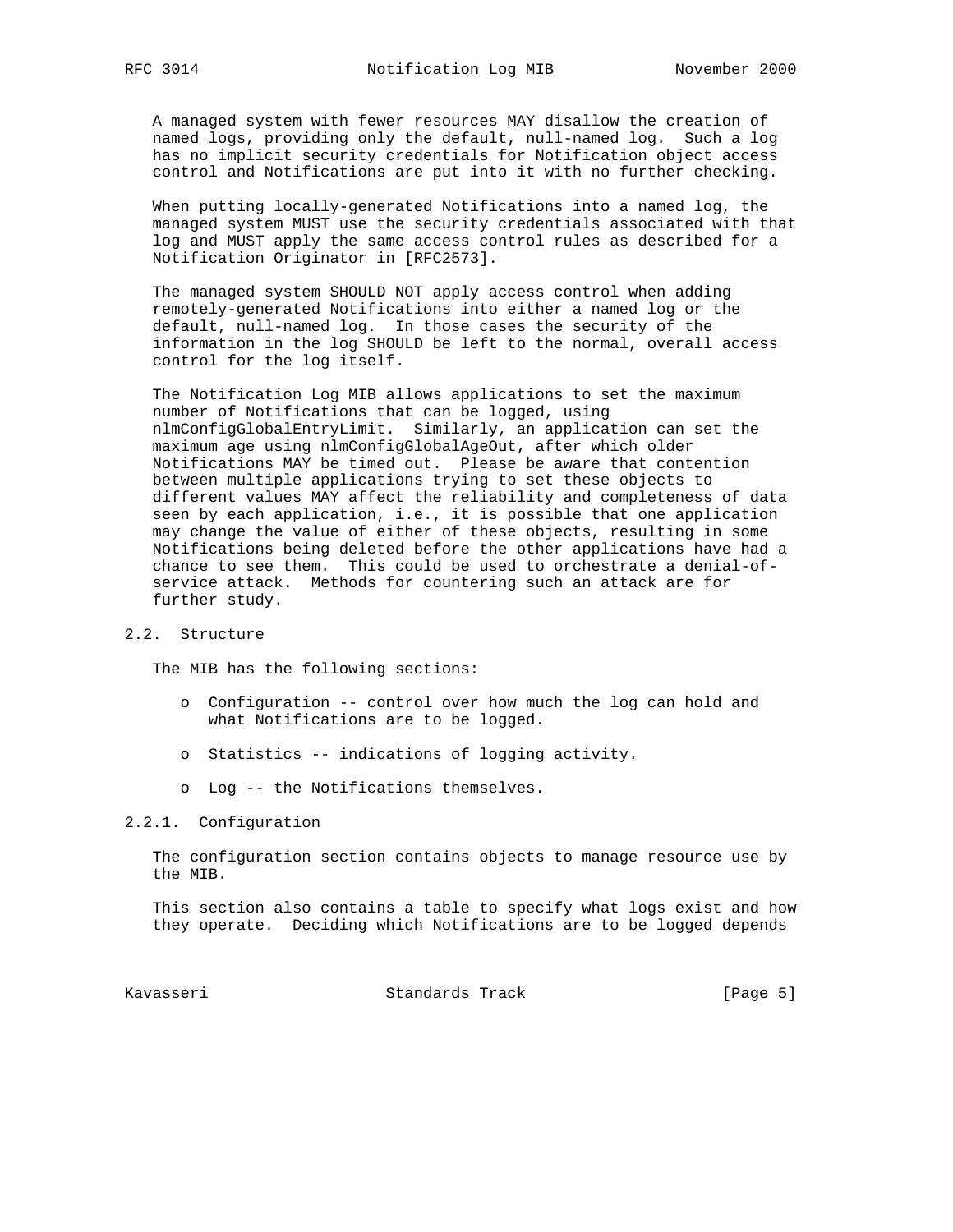on filters defined in the the snmpNotifyFilterTable in the standard SNMP Notification MIB [RFC2573] identified by the initial index (snmpNotifyFilterName) from that table.

## 2.2.2. Statistics

 The statistics section contains counters for Notifications logged and discarded, supplying a means to understand the results of log capacity configuration and resource problems.

## 2.2.3. Log

 The log contains the Notifications and the objects that came in their variable binding list, indexed by an integer that reflects when the entry was made. An application that wants to collect all logged Notifications or to know if it may have missed any can keep track of the highest index it has retrieved and start from there on its next poll, checking sysUpTime for a discontinuity that would have reset the index and perhaps have lost entries.

 Variables are in a table indexed by Notification index and variable index within that Notification. The values are kept as a "discriminated union," with one value object per variable. Exactly which value object is instantiated depends on the SNMP data type of the variable, with a separate object of appropriate type for each distinct SNMP data type.

 An application can thus reconstruct the information from the Notification PDU from what is recorded in the log.

## 2.3. Example

 Following is an example configuration of a named log for logging only linkUp and linkDown Notifications.

In nlmConfigLogTable:

| nlmConfigLogFilterName.5."links"  | = "link-status" |
|-----------------------------------|-----------------|
| nlmConfiqLoqEntryLimit.5."links"  | $= 0$           |
| nlmConfigLogAdminStatus.5."links" | = enabled       |
| nlmConfiqLoqOperStatus.5."links"  | $=$ operational |
| nlmConfigLogStorageType.5."links" | = nonVolatile   |
| nlmConfigLogEntryStatus.5."links" | $=$ active      |

Note that snmpTraps is:

iso.org.dod.internet.snmpV2.snmpModules.snmpMIB.snmpMIBObjects.5

Kavasseri Standards Track [Page 6]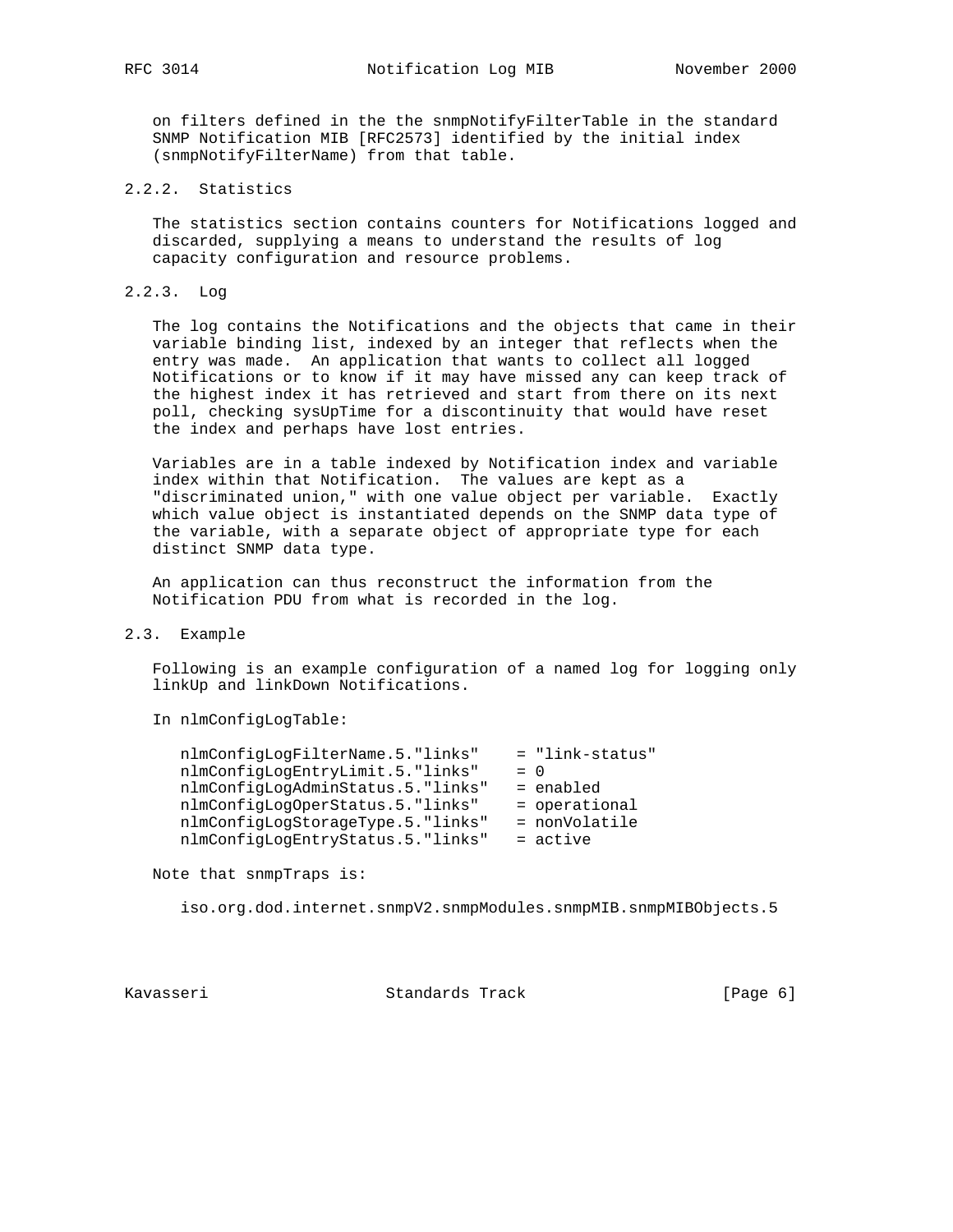```
 Or numerically:
       1.3.6.1.6.3.1.1.5
    And linkDown is snmpTraps.3 and linkUp is snmpTraps.4.
   So to allow the two Notifications in snmpNotifyFilterTable:
      snmpNotifyFilterMask.11."link-status".1.3.6.1.6.3.1.1.5.3 = ''H
      snmpNotifyFilterType.11."link-status".1.3.6.1.6.3.1.1.5.3 = include
      snmpNotifyFilterStorageType.11."link-status".1.3.6.1.6.3.1.1.5.3
      = nonVolatile
      snmpNotifyFilterRowStatus.11."link-status".1.3.6.1.6.3.1.1.5.3
       = active
      snmpNotifyFilterMask.11."link-status".1.3.6.1.6.3.1.1.5.4 = ''H
      snmpNotifyFilterType.11."link-status".1.3.6.1.6.3.1.1.5.4 = include
      snmpNotifyFilterStorageType.11."link-status".1.3.6.1.6.3.1.1.5.4
      = nonVolatile
      snmpNotifyFilterRowStatus.11."link-status".1.3.6.1.6.3.1.1.5.4
      = active
3. Definitions
NOTIFICATION-LOG-MIB DEFINITIONS ::= BEGIN
IMPORTS
     MODULE-IDENTITY, OBJECT-TYPE,
     Integer32, Unsigned32,
     TimeTicks, Counter32, Counter64,
     IpAddress, Opaque, mib-2 FROM SNMPv2-SMI
     TimeStamp, DateAndTime,
     StorageType, RowStatus,
    TAddress, TDomain FROM SNMPv2-TC
     SnmpAdminString, SnmpEngineID FROM SNMP-FRAMEWORK-MIB
    MODULE-COMPLIANCE, OBJECT-GROUP FROM SNMPv2-CONF;
notificationLogMIB MODULE-IDENTITY
     LAST-UPDATED "200011270000Z" -- 27 November 2000
     ORGANIZATION "IETF Distributed Management Working Group"
     CONTACT-INFO "Ramanathan Kavasseri
                  Cisco Systems, Inc.
                   170 West Tasman Drive,
                   San Jose CA 95134-1706.
                   Phone: +1 408 527 2446
                  Email: ramk@cisco.com"
     DESCRIPTION
      "The MIB module for logging SNMP Notifications, that is, Traps
```
Kavasseri Standards Track [Page 7]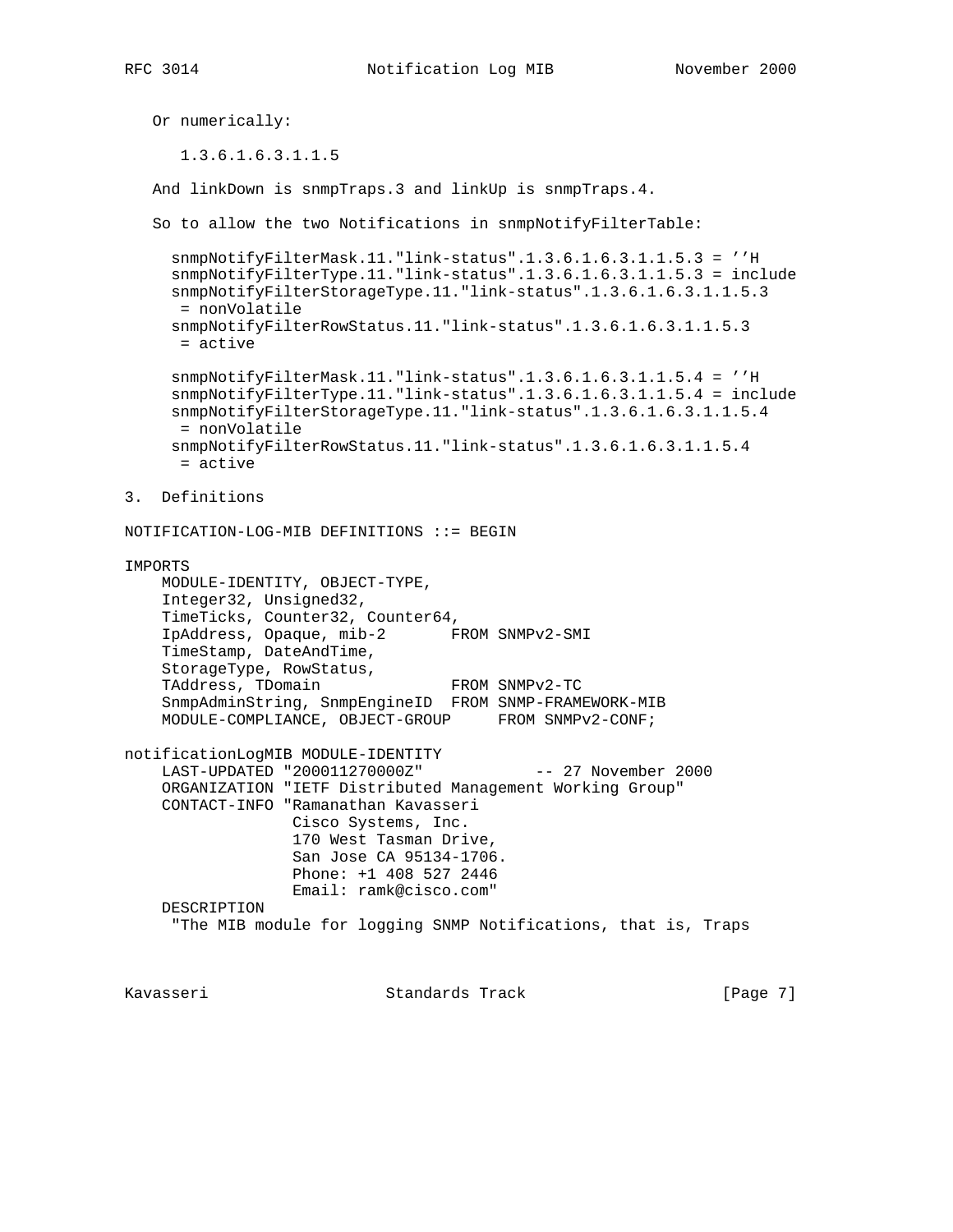and Informs." -- Revision History REVISION "200011270000Z" -- 27 November 2000 DESCRIPTION "This is the initial version of this MIB. Published as RFC 3014"  $::=$  { mib-2 92 } notificationLogMIBObjects OBJECT IDENTIFIER ::= { notificationLogMIB 1 } nlmConfig OBJECT IDENTIFIER ::= { notificationLogMIBObjects 1 } nlmStats OBJECT IDENTIFIER ::=  $\hat{i}$  notificationLogMIBObjects 2  $\hat{j}$ nlmLog OBJECT IDENTIFIER ::= { notificationLogMIBObjects 3 } -- -- Configuration Section - nlmConfigGlobalEntryLimit OBJECT-TYPE SYNTAX Unsigned32 MAX-ACCESS read-write STATUS current DESCRIPTION "The maximum number of notification entries that may be held in nlmLogTable for all nlmLogNames added together. A particular setting does not guarantee that much data can be held. If an application changes the limit while there are Notifications in the log, the oldest Notifications MUST be discarded to bring the log down to the new limit - thus the value of nlmConfigGlobalEntryLimit MUST take precedence over the values of nlmConfigGlobalAgeOut and nlmConfigLogEntryLimit, even if the Notification being discarded has been present for fewer minutes than the value of nlmConfigGlobalAgeOut, or if the named log has fewer entries than that specified in nlmConfigLogEntryLimit. A value of 0 means no limit. Please be aware that contention between multiple managers trying to set this object to different values MAY affect the reliability and completeness of data seen by each manager." DEFVAL  $\{ 0 \}$  $::=$  { nlmConfig 1 } nlmConfigGlobalAgeOut OBJECT-TYPE SYNTAX Unsigned32 Kavasseri Standards Track [Page 8]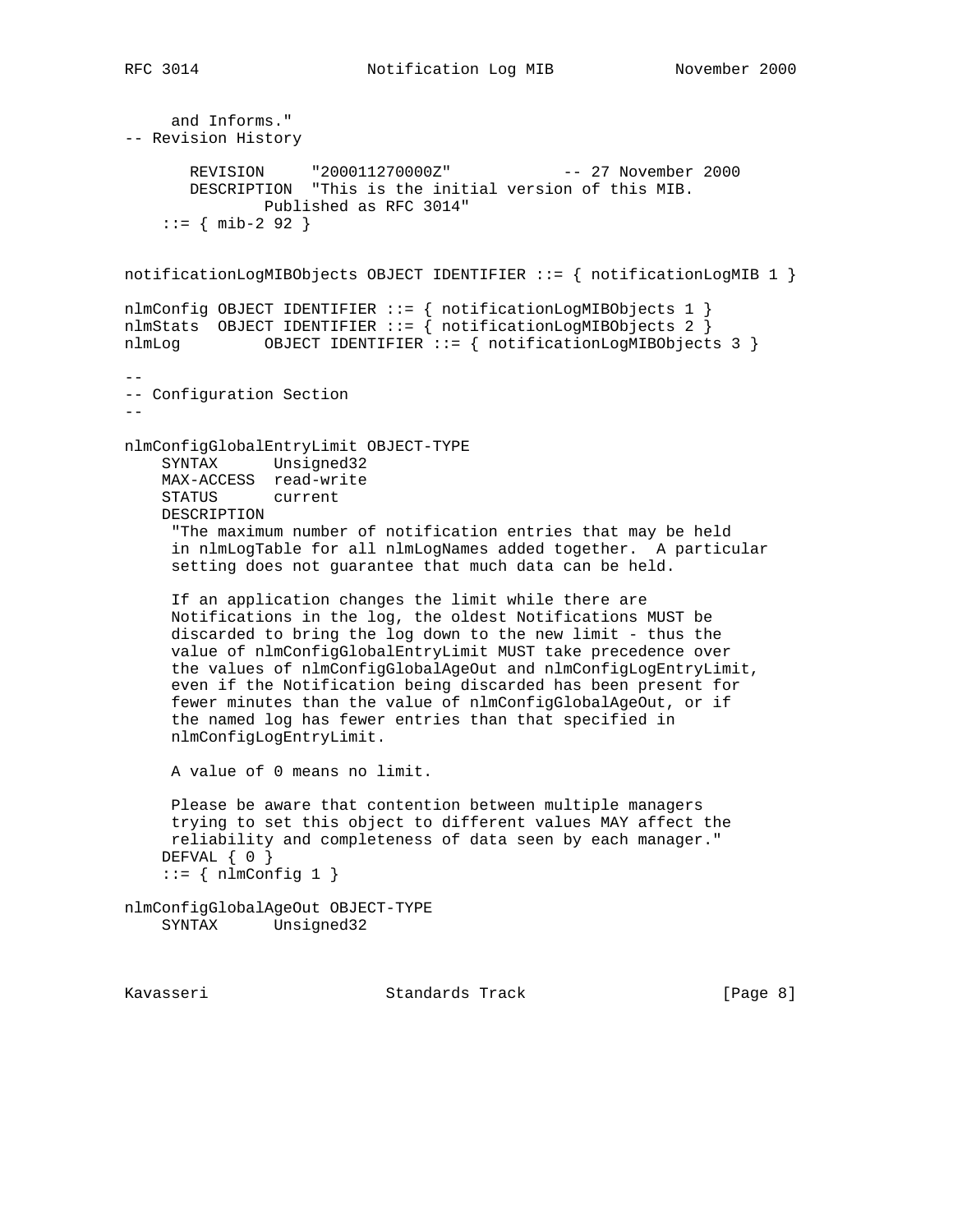```
 UNITS "minutes"
    MAX-ACCESS read-write
    STATUS current
    DESCRIPTION
      "The number of minutes a Notification SHOULD be kept in a log
     before it is automatically removed.
     If an application changes the value of nlmConfigGlobalAgeOut,
     Notifications older than the new time MAY be discarded to meet the
     new time.
     A value of 0 means no age out.
     Please be aware that contention between multiple managers
     trying to set this object to different values MAY affect the
     reliability and completeness of data seen by each manager."
    DEFVAL { 1440 } -- 24 hours
    ::= { nlmConfig 2 }
--
-- Basic Log Configuration Table
-nlmConfigLogTable OBJECT-TYPE
     SYNTAX SEQUENCE OF NlmConfigLogEntry
    MAX-ACCESS not-accessible
    STATUS current
    DESCRIPTION
     "A table of logging control entries."
    ::= { nlmConfig 3 }
nlmConfigLogEntry OBJECT-TYPE
   SYNTAX NlmConfigLogEntry
    MAX-ACCESS not-accessible
    STATUS current
    DESCRIPTION
     "A logging control entry. Depending on the entry's storage type
     entries may be supplied by the system or created and deleted by
     applications using nlmConfigLogEntryStatus."
     INDEX { nlmLogName }
     ::= { nlmConfigLogTable 1 }
NlmConfigLogEntry ::= SEQUENCE {
    nlmLogName SnmpAdminString,
    nlmConfigLogFilterName SnmpAdminString,
    nlmConfigLogEntryLimit Unsigned32,
    nlmConfigLogAdminStatus INTEGER,
```
Kavasseri Standards Track [Page 9]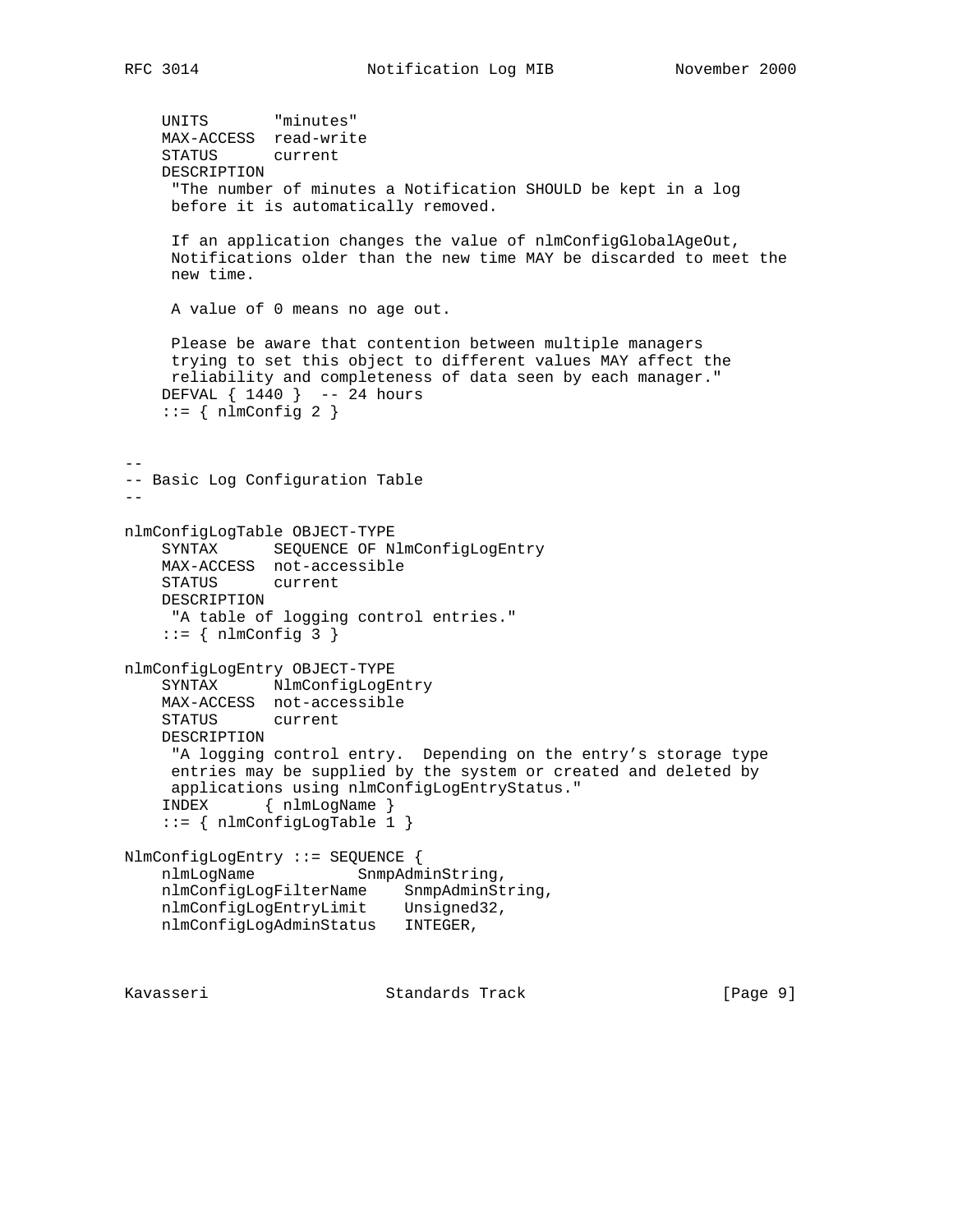nlmConfigLogOperStatus INTEGER, nlmConfigLogStorageType StorageType, nlmConfigLogEntryStatus RowStatus } nlmLogName OBJECT-TYPE SYNTAX SnmpAdminString (SIZE(0..32)) MAX-ACCESS not-accessible STATUS current DESCRIPTION "The name of the log. An implementation may allow multiple named logs, up to some implementation-specific limit (which may be none). A zero-length log name is reserved for creation and deletion by the managed system, and MUST be used as the default log name by systems that do not support named logs." ::= { nlmConfigLogEntry 1 } nlmConfigLogFilterName OBJECT-TYPE SYNTAX SnmpAdminString (SIZE(0..32)) MAX-ACCESS read-create STATUS current DESCRIPTION "A value of snmpNotifyFilterProfileName as used as an index into the snmpNotifyFilterTable in the SNMP Notification MIB, specifying the locally or remotely originated Notifications to be filtered out and not logged in this log. A zero-length value or a name that does not identify an existing entry in snmpNotifyFilterTable indicate no Notifications are to be logged in this log." DEFVAL { ''H } ::= { nlmConfigLogEntry 2 } nlmConfigLogEntryLimit OBJECT-TYPE SYNTAX Unsigned32 MAX-ACCESS read-create STATUS current DESCRIPTION "The maximum number of notification entries that can be held in nlmLogTable for this named log. A particular setting does not guarantee that that much data can be held. If an application changes the limit while there are Notifications in the log, the oldest Notifications are discarded to bring the log down to the new limit. Kavasseri Standards Track [Page 10]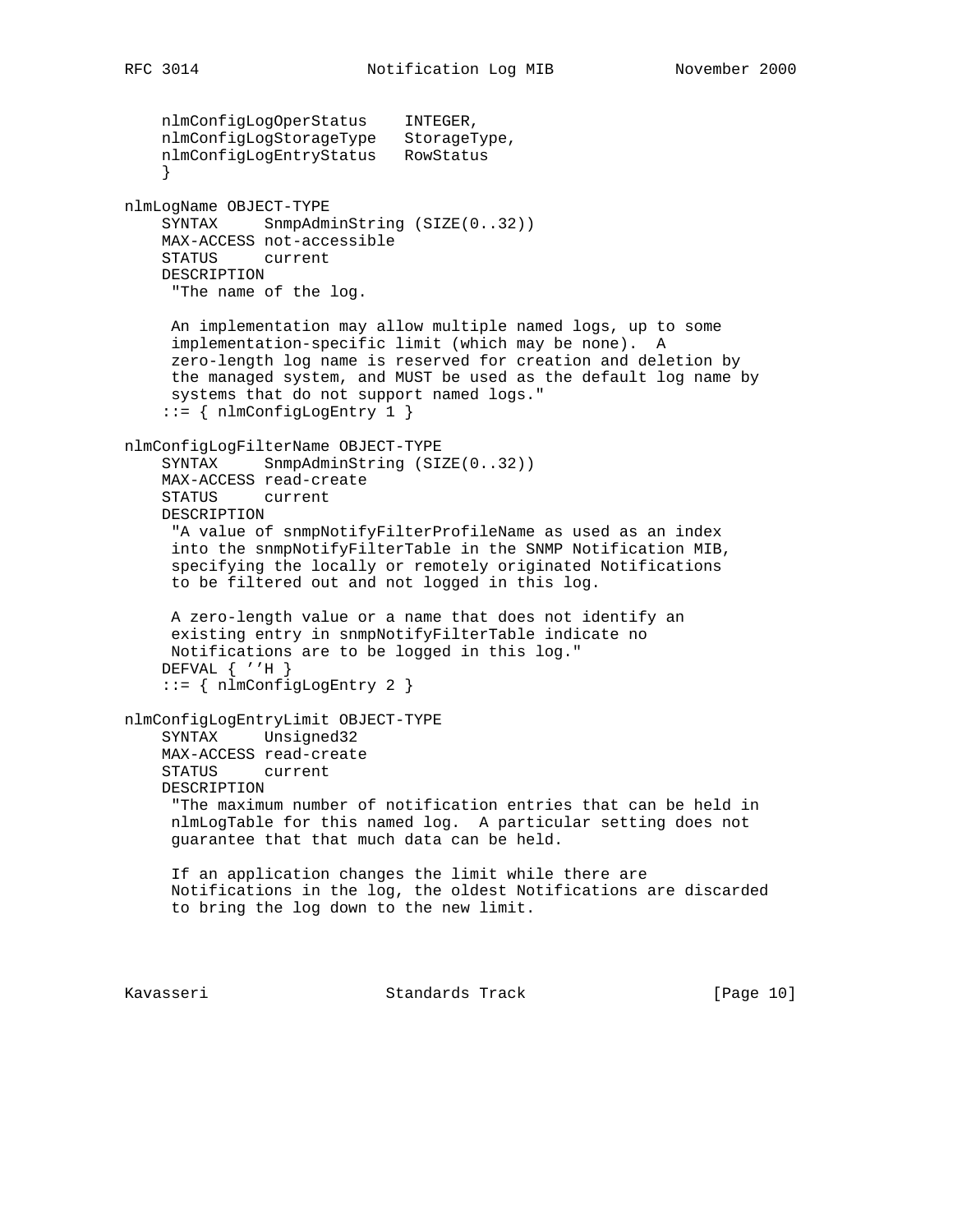```
 A value of 0 indicates no limit.
     Please be aware that contention between multiple managers
     trying to set this object to different values MAY affect the
     reliability and completeness of data seen by each manager."
     DEFVAL { 0 }
     ::= { nlmConfigLogEntry 3 }
nlmConfigLogAdminStatus OBJECT-TYPE
     SYNTAX INTEGER { enabled(1), disabled(2) }
     MAX-ACCESS read-create
     STATUS current
     DESCRIPTION
      "Control to enable or disable the log without otherwise
     disturbing the log's entry.
     Please be aware that contention between multiple managers
     trying to set this object to different values MAY affect the
     reliability and completeness of data seen by each manager."
     DEFVAL { enabled }
     ::= { nlmConfigLogEntry 4 }
nlmConfigLogOperStatus OBJECT-TYPE
    SYNTAX INTEGER { disabled(1), operational(2), noFilter(3) }
    MAX-ACCESS read-only
     STATUS current
     DESCRIPTION
      "The operational status of this log:
           disabled administratively disabled
           operational administratively enabled and working
           noFilter administratively enabled but either
                    nlmConfigLogFilterName is zero length
                    or does not name an existing entry in
                     snmpNotifyFilterTable"
     ::= { nlmConfigLogEntry 5 }
nlmConfigLogStorageType OBJECT-TYPE
     SYNTAX StorageType
     MAX-ACCESS read-create
     STATUS current
    DESCRIPTION
     "The storage type of this conceptual row."
     ::= { nlmConfigLogEntry 6 }
nlmConfigLogEntryStatus OBJECT-TYPE
```
Kavasseri Standards Track [Page 11]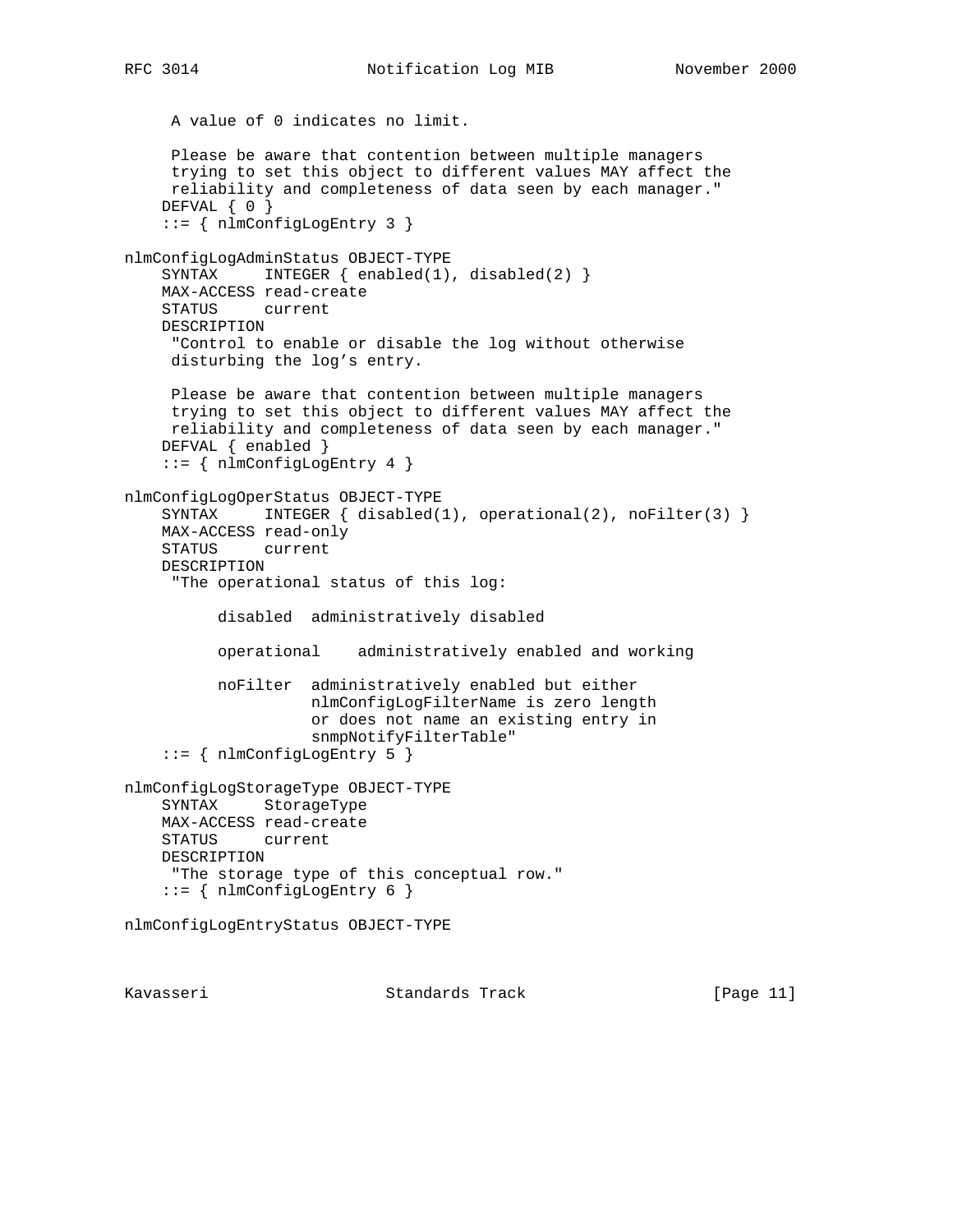```
 SYNTAX RowStatus
     MAX-ACCESS read-create
     STATUS current
     DESCRIPTION
      "Control for creating and deleting entries. Entries may be
     modified while active.
     For non-null-named logs, the managed system records the security
     credentials from the request that sets nlmConfigLogStatus
     to 'active' and uses that identity to apply access control to
     the objects in the Notification to decide if that Notification
     may be logged."
     ::= { nlmConfigLogEntry 7 }
--
-- Statistics Section
--
nlmStatsGlobalNotificationsLogged OBJECT-TYPE
   SYNTAX Counter32<br>UNITS "notificat
              "notifications"
    MAX-ACCESS read-only
    STATUS current
    DESCRIPTION
     "The number of Notifications put into the nlmLogTable. This
     counts a Notification once for each log entry, so a Notification
     put into multiple logs is counted multiple times."
    ::= { nlmStats 1 }
nlmStatsGlobalNotificationsBumped OBJECT-TYPE
   SYNTAX Counter32
     UNITS "notifications"
    MAX-ACCESS read-only
    STATUS current
    DESCRIPTION
     "The number of log entries discarded to make room for a new entry
     due to lack of resources or the value of nlmConfigGlobalEntryLimit
     or nlmConfigLogEntryLimit. This does not include entries discarded
     due to the value of nlmConfigGlobalAgeOut."
    ::= { nlmStats 2 }
--
-- Log Statistics Table
--nlmStatsLogTable OBJECT-TYPE
    SYNTAX SEQUENCE OF NlmStatsLogEntry
    MAX-ACCESS not-accessible
```
Kavasseri Standards Track [Page 12]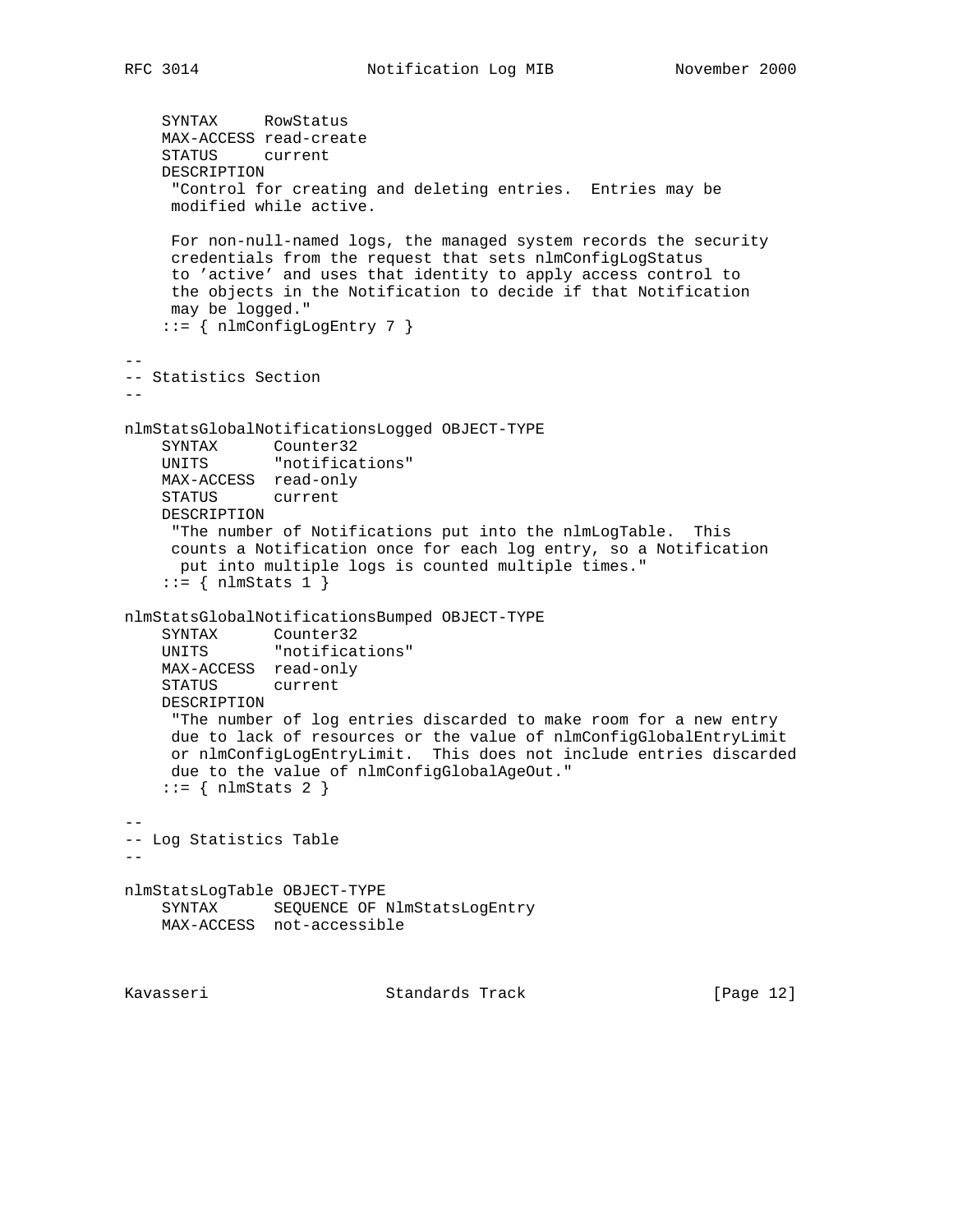```
 STATUS current
    DESCRIPTION
     "A table of Notification log statistics entries."
    ::= { nlmStats 3 }
nlmStatsLogEntry OBJECT-TYPE
   SYNTAX NlmStatsLogEntry
    MAX-ACCESS not-accessible
    STATUS current
    DESCRIPTION
     "A Notification log statistics entry."
    AUGMENTS { nlmConfigLogEntry }
   ::= { nlmStatsLogTable 1 }
NlmStatsLogEntry ::= SEQUENCE {
    nlmStatsLogNotificationsLogged Counter32,
    nlmStatsLogNotificationsBumped Counter32
}
nlmStatsLogNotificationsLogged OBJECT-TYPE
    SYNTAX Counter32
   UNITS "notifications"
    MAX-ACCESS read-only
    STATUS current
    DESCRIPTION
     "The number of Notifications put in this named log."
     ::= { nlmStatsLogEntry 1 }
nlmStatsLogNotificationsBumped OBJECT-TYPE
   SYNTAX Counter32
   UNITS "notifications"
    MAX-ACCESS read-only
    STATUS current
    DESCRIPTION
     "The number of log entries discarded from this named log to make
     room for a new entry due to lack of resources or the value of
     nlmConfigGlobalEntryLimit or nlmConfigLogEntryLimit. This does not
     include entries discarded due to the value of
     nlmConfigGlobalAgeOut."
     ::= { nlmStatsLogEntry 2 }
- --- Log Section
- ---
-- Log Table
```
Kavasseri Standards Track [Page 13]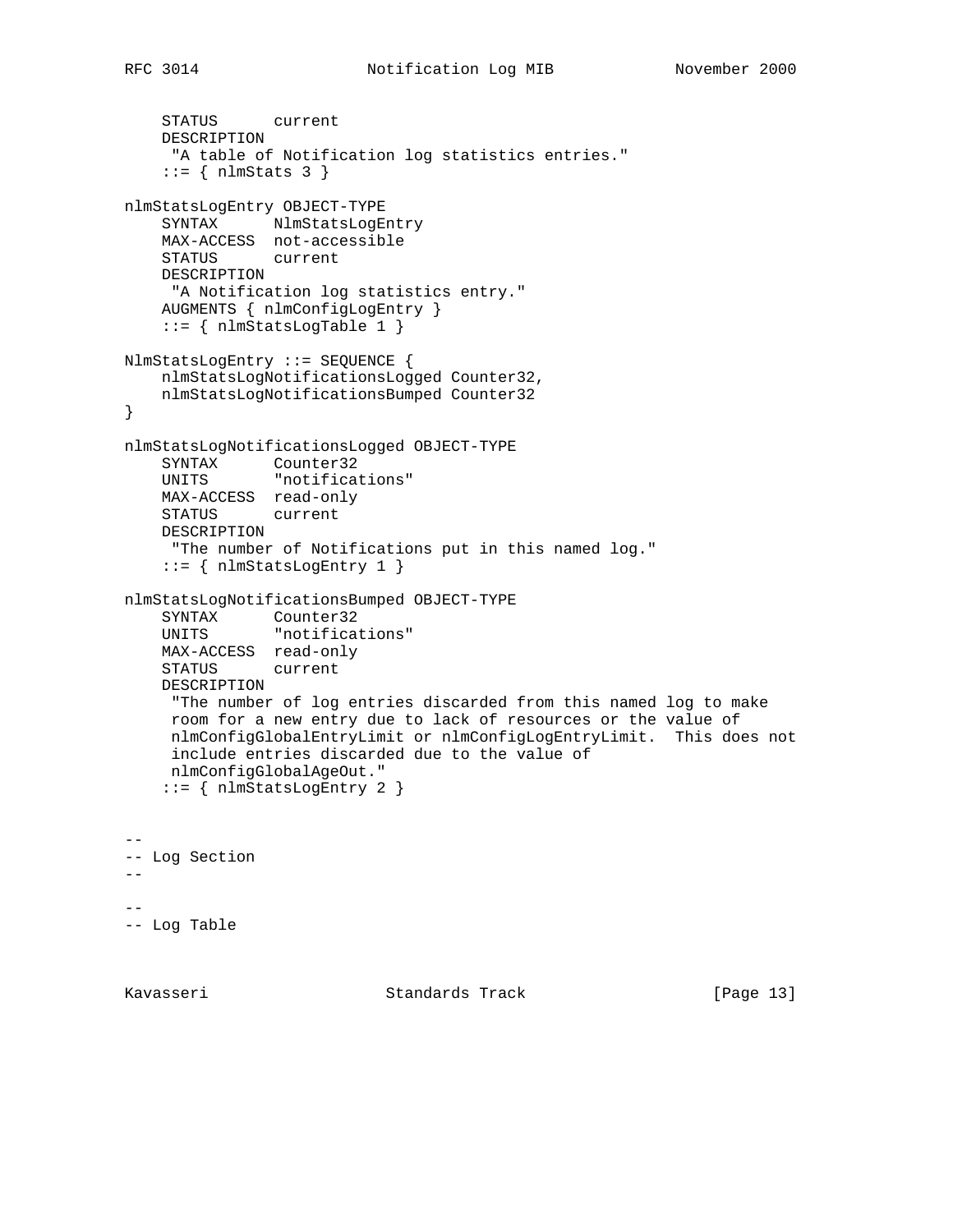$- -$ 

nlmLogTable OBJECT-TYPE SYNTAX SEQUENCE OF NlmLogEntry MAX-ACCESS not-accessible STATUS current DESCRIPTION "A table of Notification log entries.

> It is an implementation-specific matter whether entries in this table are preserved across initializations of the management system. In general one would expect that they are not.

 Note that keeping entries across initializations of the management system leads to some confusion with counters and TimeStamps, since both of those are based on sysUpTime, which resets on management initialization. In this situation, counters apply only after the reset and nlmLogTime for entries made before the reset MUST be set to 0."  $::= \{ \text{nlmLog } 1 \}$ 

nlmLogEntry OBJECT-TYPE

SYNTAX NlmLogEntry MAX-ACCESS not-accessible STATUS current DESCRIPTION "A Notification log entry.

 Entries appear in this table when Notifications occur and pass filtering by nlmConfigLogFilterName and access control. They are removed to make way for new entries due to lack of resources or the values of nlmConfigGlobalEntryLimit, nlmConfigGlobalAgeOut, or nlmConfigLogEntryLimit.

 If adding an entry would exceed nlmConfigGlobalEntryLimit or system resources in general, the oldest entry in any log SHOULD be removed to make room for the new one.

 If adding an entry would exceed nlmConfigLogEntryLimit the oldest entry in that log SHOULD be removed to make room for the new one.

 Before the managed system puts a locally-generated Notification into a non-null-named log it assures that the creator of the log has access to the information in the Notification. If not it does not log that Notification in that log." INDEX { nlmLogName, nlmLogIndex }  $::=$  { nlmLogTable 1 }

Kavasseri Standards Track [Page 14]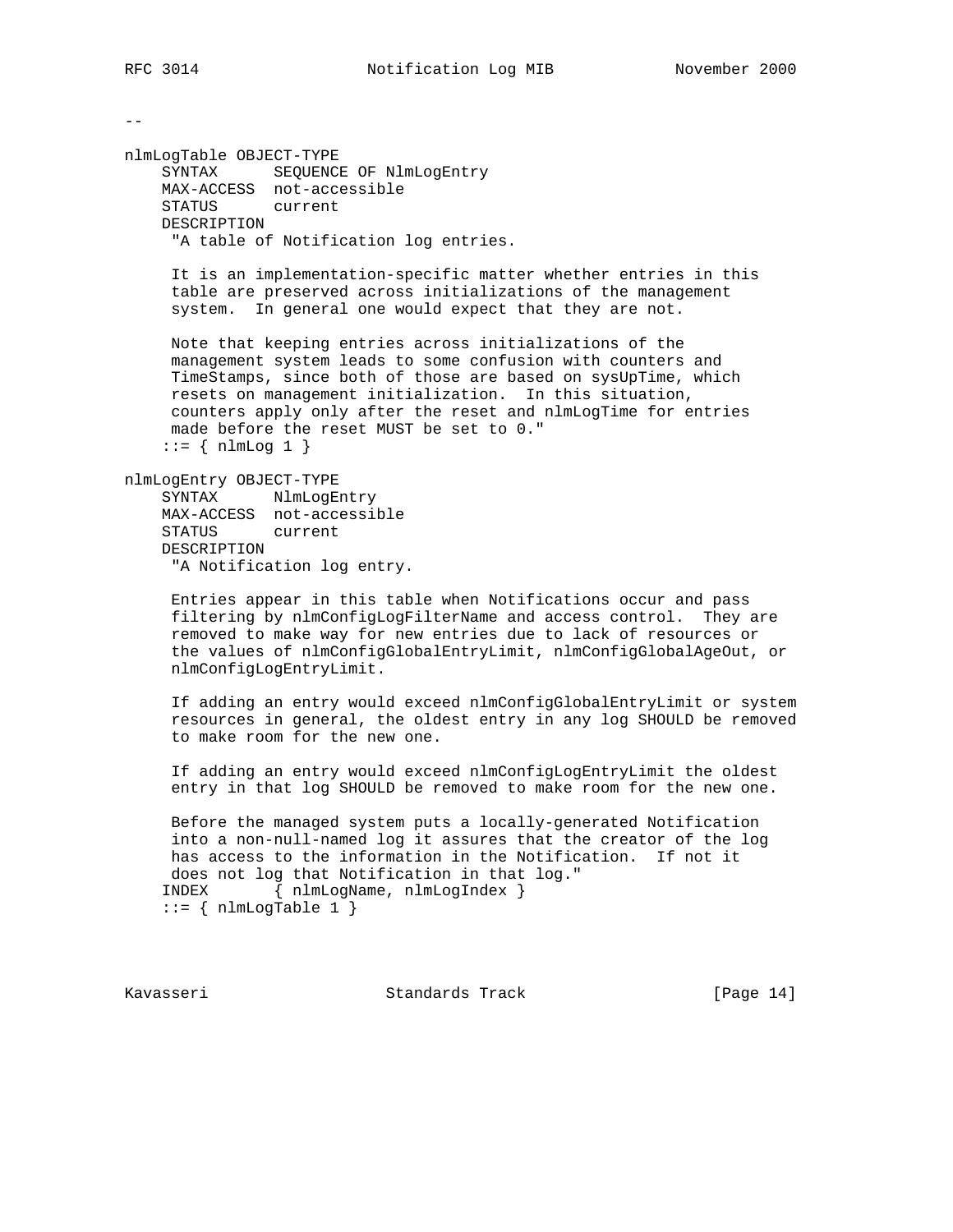```
NlmLogEntry ::= SEQUENCE {
nlmLogIndex Unsigned32,
nlmLogTime TimeStamp,
nlmLogDateAndTime DateAndTime,
nlmLogEngineID SnmpEngineID,
 nlmLogEngineTAddress TAddress,
nlmLogEngineTDomain TDomain,
 nlmLogContextEngineID SnmpEngineID,
nlmLogContextName SnmpAdminString,
 nlmLogNotificationID OBJECT IDENTIFIER
}
nlmLogIndex OBJECT-TYPE
    SYNTAX Unsigned32 (1..4294967295)
    MAX-ACCESS not-accessible
    STATUS current
    DESCRIPTION
     "A monotonically increasing integer for the sole purpose of
     indexing entries within the named log. When it reaches the
     maximum value, an extremely unlikely event, the agent wraps the
     value back to 1."
   ::= { nlmLogEntry 1 }
nlmLogTime OBJECT-TYPE
    SYNTAX TimeStamp
    MAX-ACCESS read-only
    STATUS current
    DESCRIPTION
     "The value of sysUpTime when the entry was placed in the log. If
     the entry occurred before the most recent management system
     initialization this object value MUST be set to zero."
   ::= { nlmLogEntry 2 }
nlmLogDateAndTime OBJECT-TYPE
    SYNTAX DateAndTime
    MAX-ACCESS read-only
    STATUS current
    DESCRIPTION
     "The local date and time when the entry was logged, instantiated
     only by systems that have date and time capability."
   ::= { nlmLogEntry 3 }
nlmLogEngineID OBJECT-TYPE
    SYNTAX SnmpEngineID
    MAX-ACCESS read-only
    STATUS current
    DESCRIPTION
     "The identification of the SNMP engine at which the Notification
```
Kavasseri Standards Track [Page 15]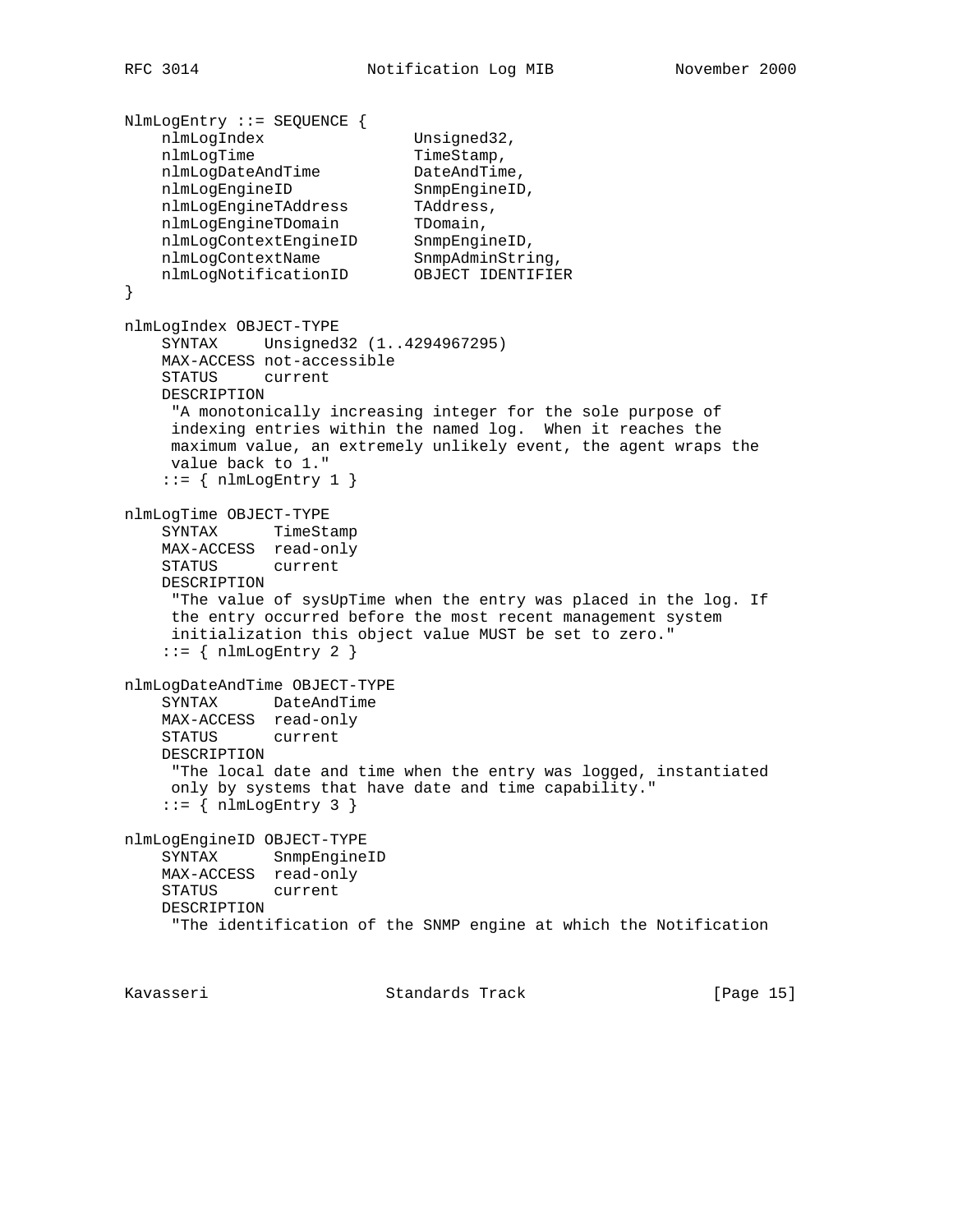originated. If the log can contain Notifications from only one engine or the Trap is in SNMPv1 format, this object is a zero-length string."  $::=$  { nlmLogEntry 4 } nlmLogEngineTAddress OBJECT-TYPE SYNTAX TAddress MAX-ACCESS read-only STATUS current DESCRIPTION "The transport service address of the SNMP engine from which the Notification was received, formatted according to the corresponding value of nlmLogEngineTDomain. This is used to identify the source of an SNMPv1 trap, since an nlmLogEngineId cannot be extracted from the SNMPv1 trap pdu. This object MUST always be instantiated, even if the log can contain Notifications from only one engine. Please be aware that the nlmLogEngineTAddress may not uniquely identify the SNMP engine from which the Notification was received. For example, if an SNMP engine uses DHCP or NAT to obtain ip addresses, the address it uses may be shared with other network devices, and hence will not uniquely identify the SNMP engine."  $::=$  { nlmLogEntry 5 } nlmLogEngineTDomain OBJECT-TYPE SYNTAX TDomain MAX-ACCESS read-only STATUS current DESCRIPTION "Indicates the kind of transport service by which a Notification was received from an SNMP engine. nlmLogEngineTAddress contains the transport service address of the SNMP engine from which this Notification was received. Possible values for this object are presently found in the Transport Mappings for SNMPv2 document (RFC 1906 [8])."  $::=$  { nlmLogEntry 6 } nlmLogContextEngineID OBJECT-TYPE SYNTAX SnmpEngineID MAX-ACCESS read-only STATUS current DESCRIPTION

Kavasseri Standards Track [Page 16]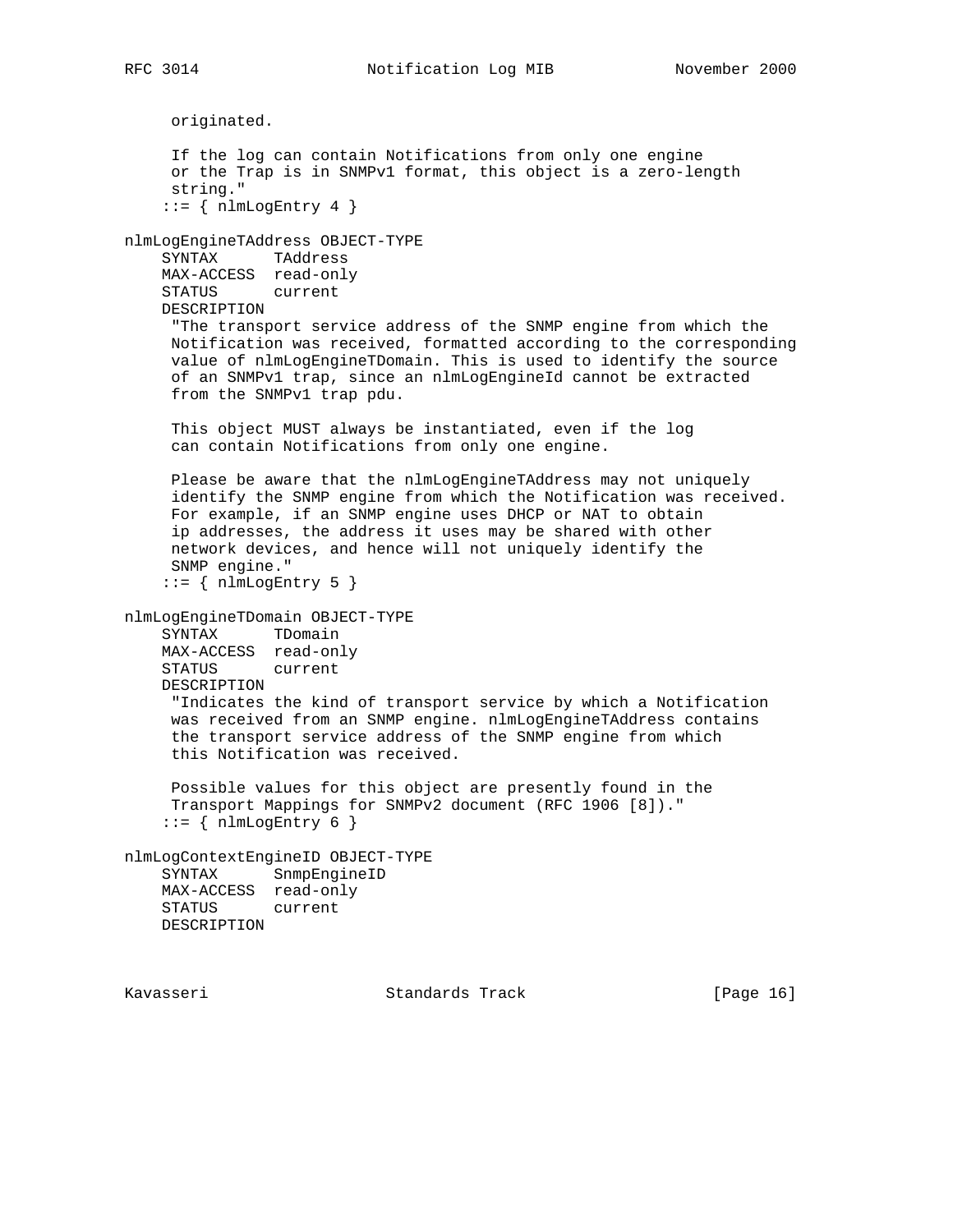```
 "If the Notification was received in a protocol which has a
      contextEngineID element like SNMPv3, this object has that value.
      Otherwise its value is a zero-length string."
     ::= { nlmLogEntry 7 }
nlmLogContextName OBJECT-TYPE
    SYNTAX SnmpAdminString
    MAX-ACCESS read-only
    STATUS current
    DESCRIPTION
     "The name of the SNMP MIB context from which the Notification came.
     For SNMPv1 Traps this is the community string from the Trap."
   ::= { nlmLogEntry 8 }
nlmLogNotificationID OBJECT-TYPE
    SYNTAX OBJECT IDENTIFIER
    MAX-ACCESS read-only
    STATUS current
    DESCRIPTION
     "The NOTIFICATION-TYPE object identifier of the Notification that
     occurred."
   ::= { nlmLogEntry 9 }
--
-- Log Variable Table
--
nlmLogVariableTable OBJECT-TYPE
    SYNTAX SEQUENCE OF NlmLogVariableEntry
    MAX-ACCESS not-accessible
    STATUS current
    DESCRIPTION
     "A table of variables to go with Notification log entries."
   ::= { nlmLog 2 }
nlmLogVariableEntry OBJECT-TYPE
   SYNTAX NlmLogVariableEntry
    MAX-ACCESS not-accessible
    STATUS current
    DESCRIPTION
     "A Notification log entry variable.
     Entries appear in this table when there are variables in
     the varbind list of a Notification in nlmLogTable."
    INDEX { nlmLogName, nlmLogIndex, nlmLogVariableIndex }
     ::= { nlmLogVariableTable 1 }
NlmLogVariableEntry ::= SEQUENCE {
Kavasseri Standards Track [Page 17]
```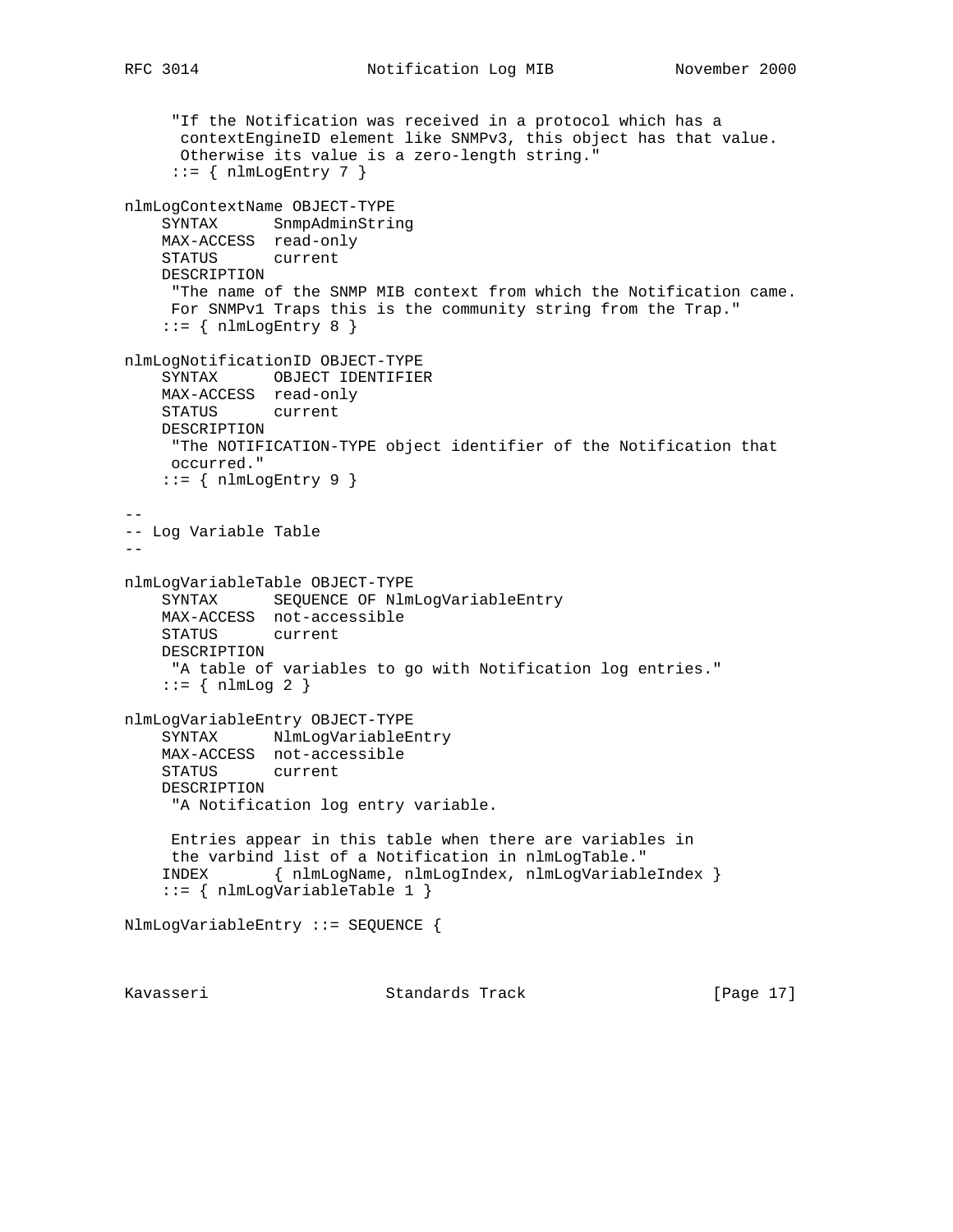```
nlmLogVariableIndex Unsigned32,
 nlmLogVariableID OBJECT IDENTIFIER,
 nlmLogVariableValueType INTEGER,
 nlmLogVariableCounter32Val Counter32,
 nlmLogVariableUnsigned32Val Unsigned32,
nlmLogVariableTimeTicksVal TimeTicks,
 nlmLogVariableInteger32Val Integer32,
 nlmLogVariableOctetStringVal OCTET STRING,
nlmLogVariableIpAddressVal IpAddress,
nlmLogVariableOidVal                         OBJECT IDENTIFIER,
 nlmLogVariableCounter64Val Counter64,
 nlmLogVariableOpaqueVal Opaque
}
nlmLogVariableIndex OBJECT-TYPE
    SYNTAX Unsigned32 (1..4294967295)
    MAX-ACCESS not-accessible
    STATUS current
    DESCRIPTION
     "A monotonically increasing integer, starting at 1 for a given
     nlmLogIndex, for indexing variables within the logged
     Notification."
    ::= { nlmLogVariableEntry 1 }
nlmLogVariableID OBJECT-TYPE
    SYNTAX OBJECT IDENTIFIER
    MAX-ACCESS read-only
    STATUS current
    DESCRIPTION
     "The variable's object identifier."
    ::= { nlmLogVariableEntry 2 }
nlmLogVariableValueType OBJECT-TYPE
    SYNTAX INTEGER { counter32(1), unsigned32(2), timeTicks(3),
                integer32(4), ipAddress(5), octetString(6),
               objectId(7), counter64(8), opaque(9) }
    MAX-ACCESS read-only
    STATUS current
    DESCRIPTION
     "The type of the value. One and only one of the value
     objects that follow must be instantiated, based on this type."
    ::= { nlmLogVariableEntry 3 }
nlmLogVariableCounter32Val OBJECT-TYPE
    SYNTAX Counter32
    MAX-ACCESS read-only
    STATUS current
    DESCRIPTION
```
Kavasseri Standards Track [Page 18]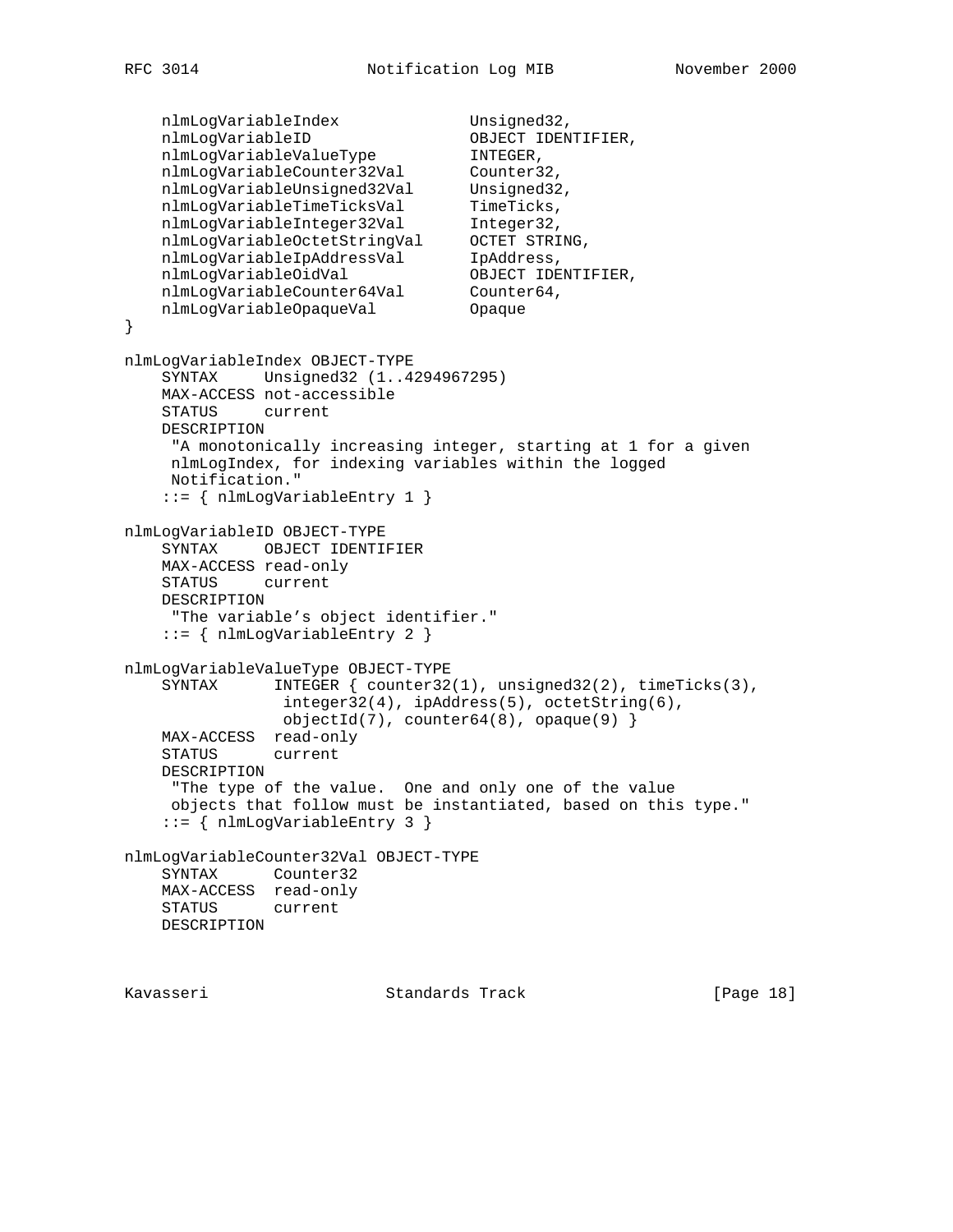"The value when nlmLogVariableType is 'counter32'."

```
 ::= { nlmLogVariableEntry 4 }
nlmLogVariableUnsigned32Val OBJECT-TYPE
     SYNTAX Unsigned32
    MAX-ACCESS read-only
    STATUS current
    DESCRIPTION
     "The value when nlmLogVariableType is 'unsigned32'."
     ::= { nlmLogVariableEntry 5 }
nlmLogVariableTimeTicksVal OBJECT-TYPE
     SYNTAX TimeTicks
    MAX-ACCESS read-only
    STATUS current
    DESCRIPTION
     "The value when nlmLogVariableType is 'timeTicks'."
     ::= { nlmLogVariableEntry 6 }
nlmLogVariableInteger32Val OBJECT-TYPE
    SYNTAX Integer32
    MAX-ACCESS read-only
    STATUS current
    DESCRIPTION
     "The value when nlmLogVariableType is 'integer32'."
     ::= { nlmLogVariableEntry 7 }
nlmLogVariableOctetStringVal OBJECT-TYPE
    SYNTAX OCTET STRING
    MAX-ACCESS read-only
    STATUS current
    DESCRIPTION
     "The value when nlmLogVariableType is 'octetString'."
     ::= { nlmLogVariableEntry 8 }
nlmLogVariableIpAddressVal OBJECT-TYPE
    SYNTAX IpAddress
    MAX-ACCESS read-only
    STATUS current
    DESCRIPTION
      "The value when nlmLogVariableType is 'ipAddress'.
     Although this seems to be unfriendly for IPv6, we
     have to recognize that there are a number of older
     MIBs that do contain an IPv4 format address, known
     as IpAddress.
     IPv6 addresses are represented using TAddress or
     InetAddress, and so the underlying datatype is
```
Kavasseri Standards Track [Page 19]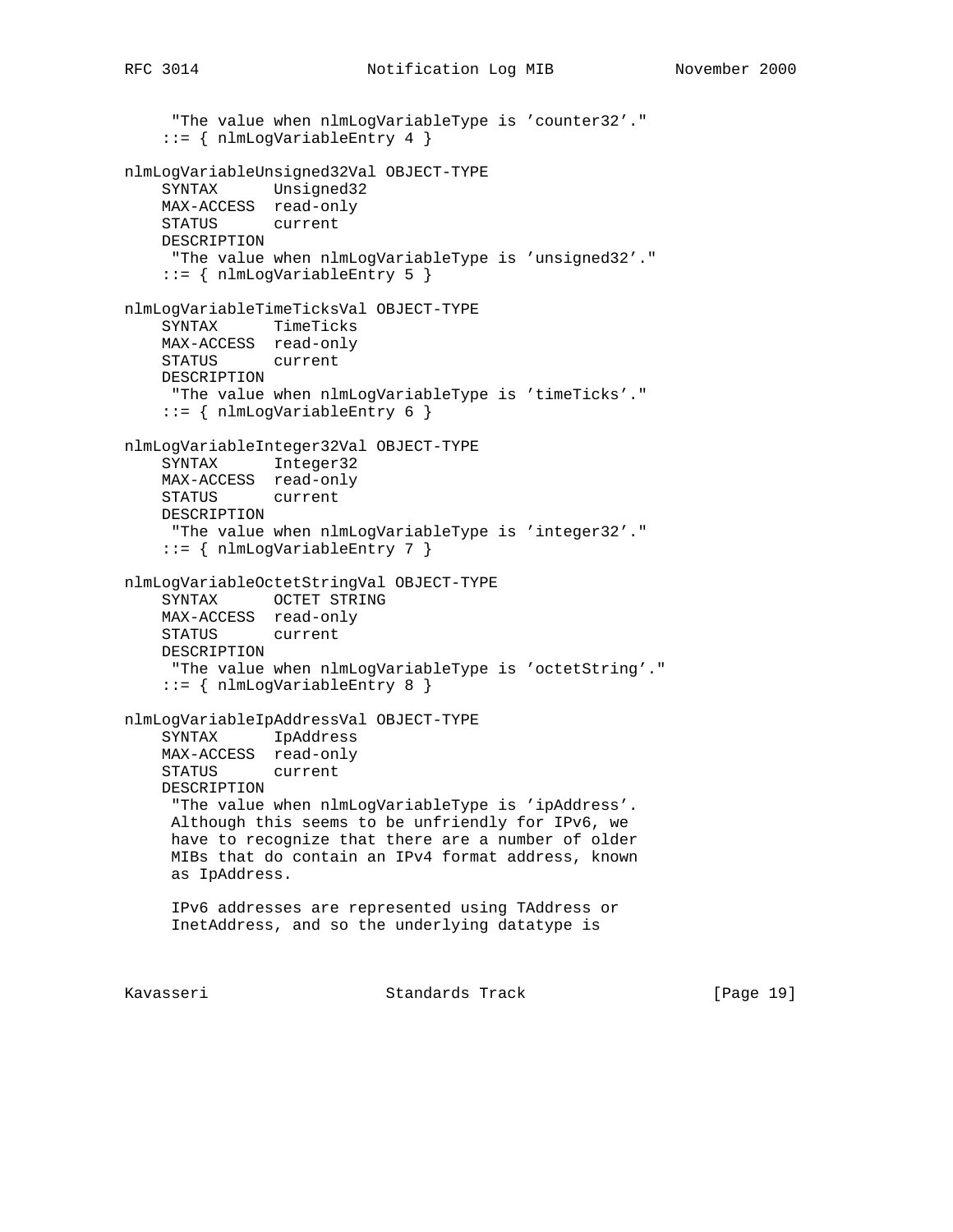```
 OCTET STRING, and their value would be stored in
     the nlmLogVariableOctetStringVal column."
     ::= { nlmLogVariableEntry 9 }
nlmLogVariableOidVal OBJECT-TYPE
    SYNTAX OBJECT IDENTIFIER
    MAX-ACCESS read-only
    STATUS current
    DESCRIPTION
```

```
 "The value when nlmLogVariableType is 'objectId'."
     ::= { nlmLogVariableEntry 10 }
nlmLogVariableCounter64Val OBJECT-TYPE
     SYNTAX Counter64
     MAX-ACCESS read-only
    STATUS current
    DESCRIPTION
     "The value when nlmLogVariableType is 'counter64'."
    ::= { nlmLogVariableEntry 11 }
```

```
nlmLogVariableOpaqueVal OBJECT-TYPE
    SYNTAX Opaque
    MAX-ACCESS read-only
    STATUS current
    DESCRIPTION
     "The value when nlmLogVariableType is 'opaque'."
```

```
 ::= { nlmLogVariableEntry 12 }
```
the Notification Log MIB."

MODULE -- this module

```
--
-- Conformance
--notificationLogMIBConformance OBJECT IDENTIFIER ::=
    { notificationLogMIB 3 }
notificationLogMIBCompliances OBJECT IDENTIFIER ::=
    { notificationLogMIBConformance 1 }
notificationLogMIBGroups OBJECT IDENTIFIER ::=
    { notificationLogMIBConformance 2 }
-- Compliance
notificationLogMIBCompliance MODULE-COMPLIANCE
     STATUS current
     DESCRIPTION
           "The compliance statement for entities which implement
```

```
Kavasseri     Standards Track     [Page 20]
```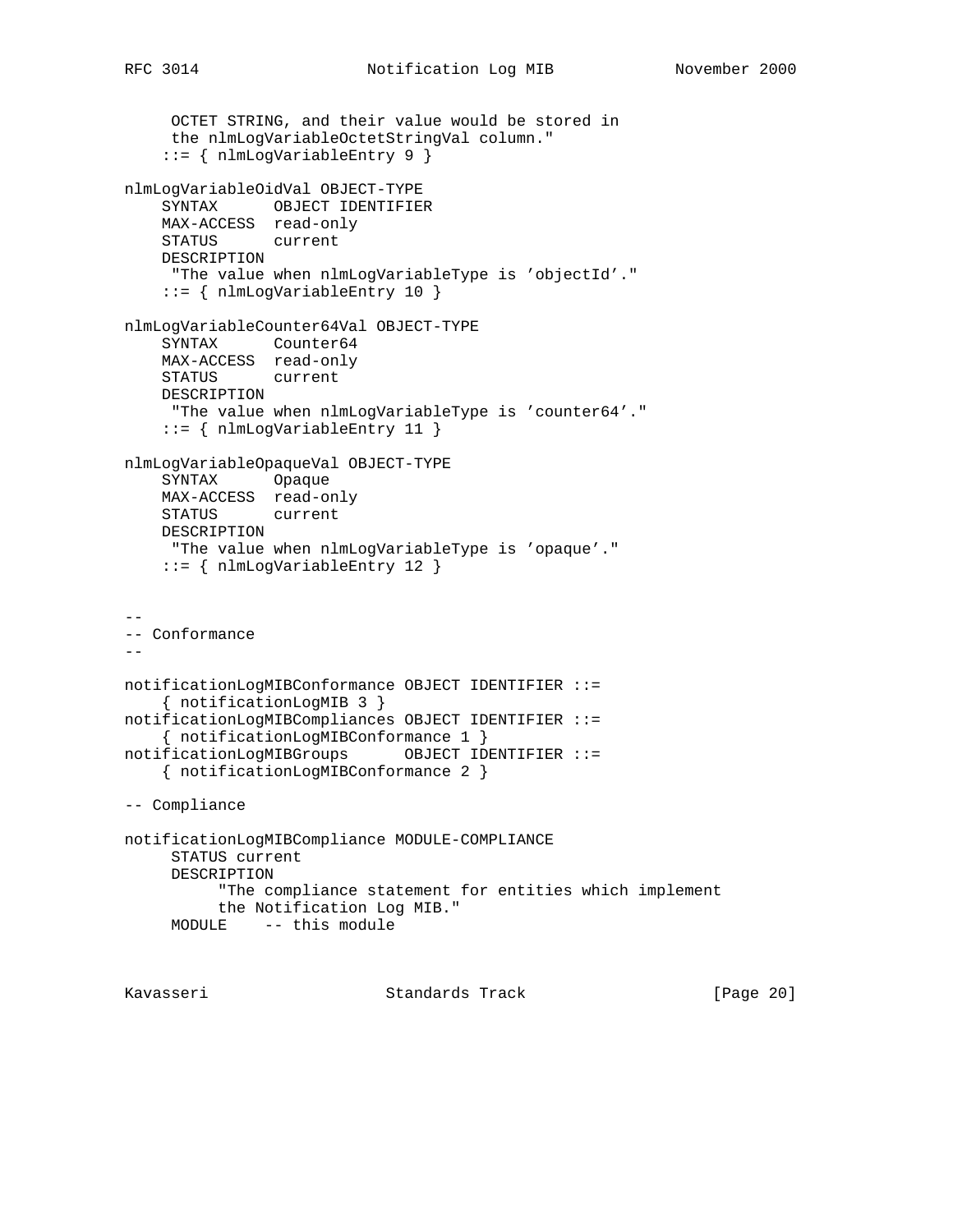```
 MANDATORY-GROUPS {
                notificationLogConfigGroup,
                notificationLogStatsGroup,
          notificationLogLogGroup<br>}
 }
      OBJECT nlmConfigGlobalEntryLimit
          SYNTAX Unsigned32 (0..4294967295)
          MIN-ACCESS read-only
          DESCRIPTION
           "Implementations may choose a limit and not allow it to be
           changed or may enforce an upper or lower bound on the
           limit."
      OBJECT nlmConfigLogEntryLimit
          SYNTAX Unsigned32 (0..4294967295)
          MIN-ACCESS read-only
          DESCRIPTION
           "Implementations may choose a limit and not allow it to be
           changed or may enforce an upper or lower bound on the
           limit."
      OBJECT nlmConfigLogEntryStatus
          MIN-ACCESS read-only
          DESCRIPTION
           "Implementations may disallow the creation of named logs."
      GROUP notificationLogDateGroup
          DESCRIPTION
           "This group is mandatory on systems that keep wall clock
           date and time and should not be implemented on systems that
           do not have a wall clock date."
      ::= { notificationLogMIBCompliances 1 }
-- Units of Conformance
notificationLogConfigGroup OBJECT-GROUP
      OBJECTS {
           nlmConfigGlobalEntryLimit,
           nlmConfigGlobalAgeOut,
           nlmConfigLogFilterName,
           nlmConfigLogEntryLimit,
           nlmConfigLogAdminStatus,
           nlmConfigLogOperStatus,
           nlmConfigLogStorageType,
           nlmConfigLogEntryStatus
      }
```
Kavasseri Standards Track [Page 21]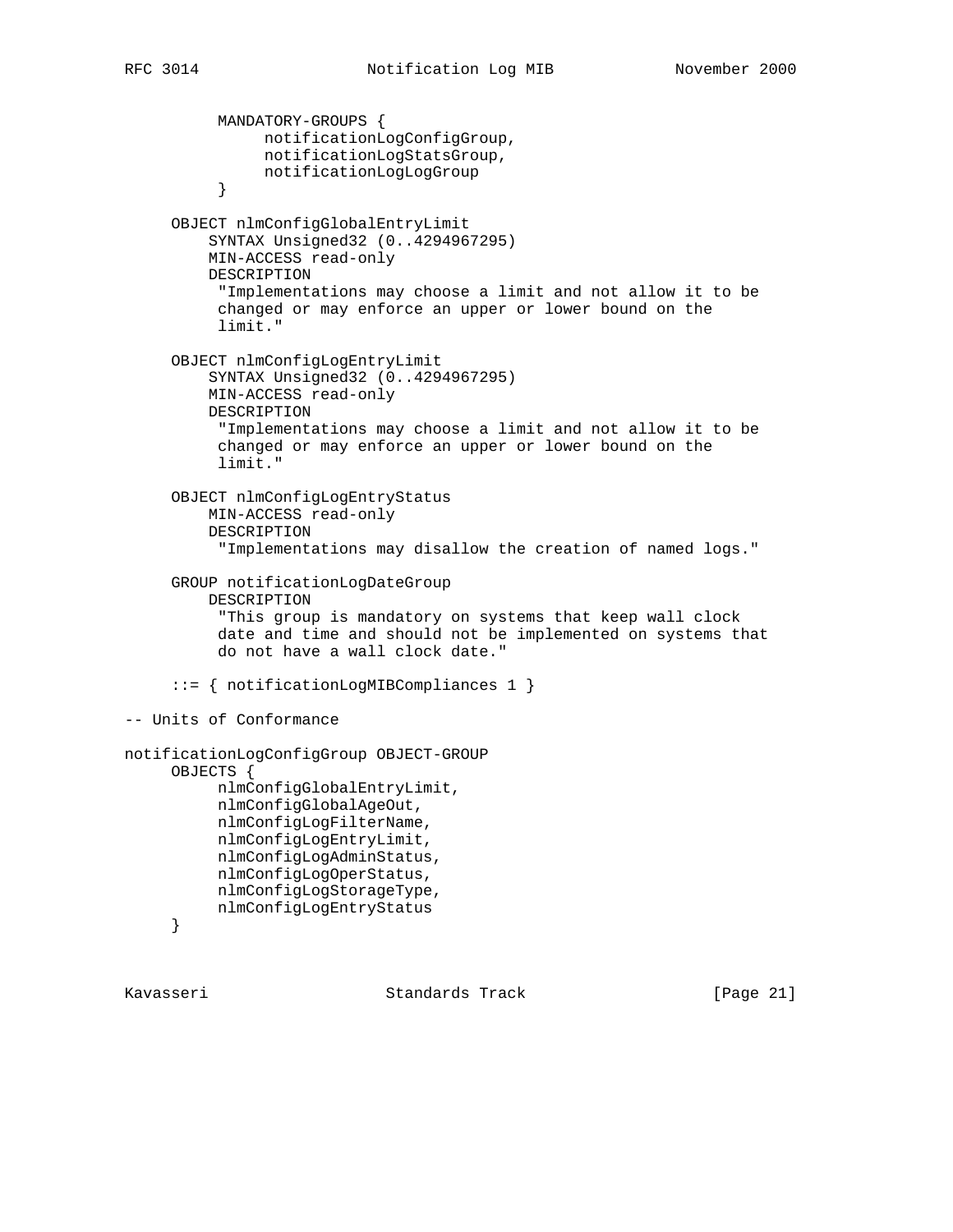```
 STATUS current
      DESCRIPTION
            "Notification log configuration management."
      ::= { notificationLogMIBGroups 1 }
notificationLogStatsGroup OBJECT-GROUP
      OBJECTS {
           nlmStatsGlobalNotificationsLogged,
           nlmStatsGlobalNotificationsBumped,
           nlmStatsLogNotificationsLogged,
           nlmStatsLogNotificationsBumped
      }
      STATUS current
      DESCRIPTION
           "Notification log statistics."
      ::= { notificationLogMIBGroups 2 }
notificationLogLogGroup OBJECT-GROUP
      OBJECTS {
           nlmLogTime,
           nlmLogEngineID,
           nlmLogEngineTAddress,
           nlmLogEngineTDomain,
           nlmLogContextEngineID,
           nlmLogContextName,
           nlmLogNotificationID,
           nlmLogVariableID,
           nlmLogVariableValueType,
           nlmLogVariableCounter32Val,
           nlmLogVariableUnsigned32Val,
           nlmLogVariableTimeTicksVal,
           nlmLogVariableInteger32Val,
           nlmLogVariableOctetStringVal,
           nlmLogVariableIpAddressVal,
           nlmLogVariableOidVal,
           nlmLogVariableCounter64Val,
           nlmLogVariableOpaqueVal
      }
      STATUS current
      DESCRIPTION
           "Notification log data."
      ::= { notificationLogMIBGroups 3 }
notificationLogDateGroup OBJECT-GROUP
      OBJECTS {
           nlmLogDateAndTime
 }
      STATUS current
```
Kavasseri Standards Track [Page 22]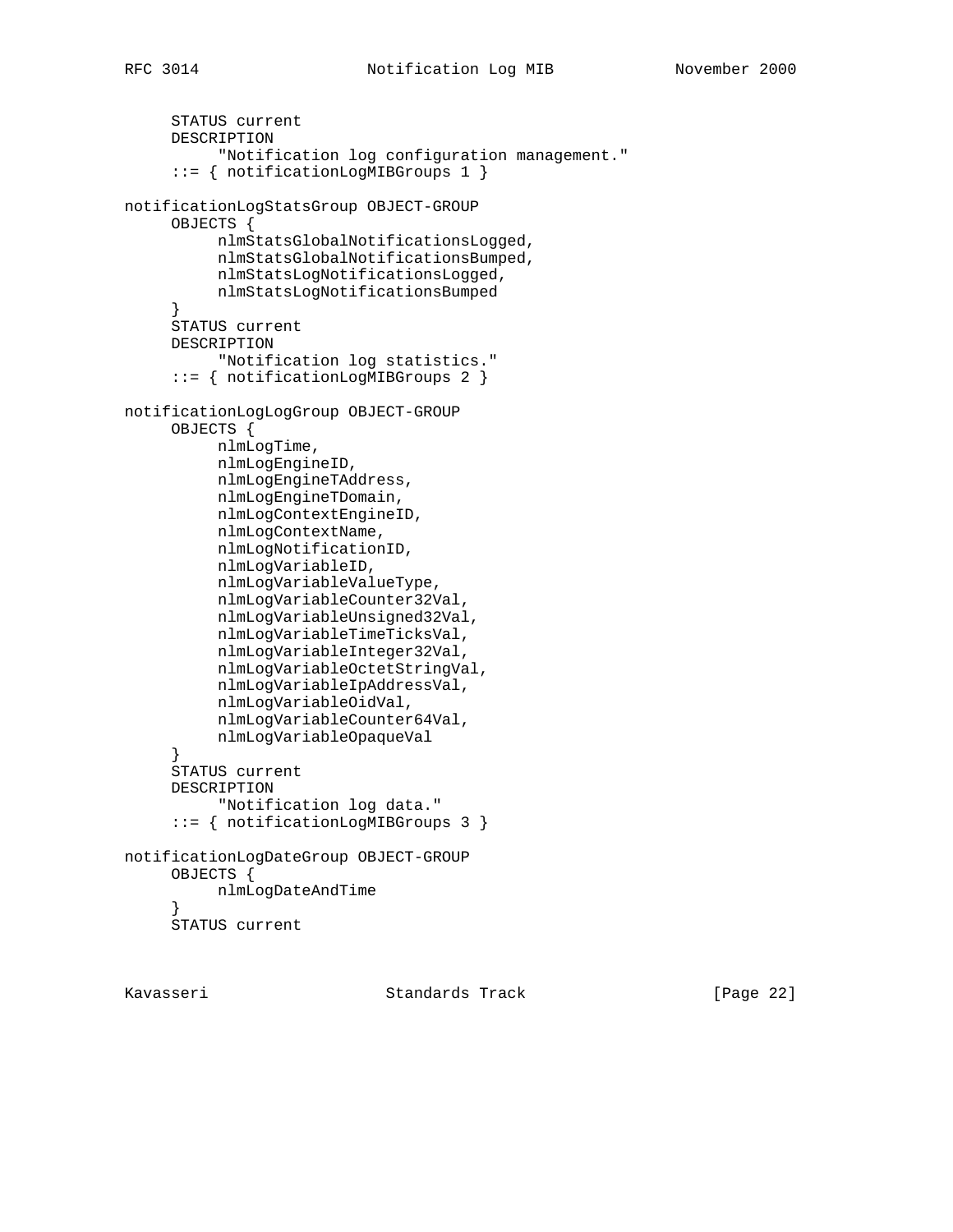DESCRIPTION "Conditionally mandatory notification log data. This group is mandatory on systems that keep wall clock date and time and should not be implemented on systems that do not have a wall clock date." ::= { notificationLogMIBGroups 4 }

END

#### 4. Intellectual Property

 The IETF takes no position regarding the validity or scope of any intellectual property or other rights that might be claimed to pertain to the implementation or use of the technology described in this document or the extent to which any license under such rights might or might not be available; neither does it represent that it has made any effort to identify any such rights. Information on the IETF's procedures with respect to rights in standards-track and standards-related documentation can be found in BCP-11. Copies of claims of rights made available for publication and any assurances of licenses to be made available, or the result of an attempt made to obtain a general license or permission for the use of such proprietary rights by implementors or users of this specification can be obtained from the IETF Secretariat.

 The IETF invites any interested party to bring to its attention any copyrights, patents or patent applications, or other proprietary rights which may cover technology that may be required to practice this standard. Please address the information to the IETF Executive Director.

- 5. References
	- [RFC2571] Harrington, D., Presuhn, R. and B. Wijnen, "An Architecture for Describing SNMP Management Frameworks", RFC 2571, April 1999.
	- [RFC1155] Rose, M. and K. McCloghrie, "Structure and Identification of Management Information for TCP/IP-based Internets", STD 16, RFC 1155, May 1990.
	- [RFC1212] Rose, M. and K. McCloghrie, "Concise MIB Definitions", STD 16, RFC 1212, March 1991.
	- [RFC1215] Rose, M., "A Convention for Defining Traps for use with the SNMP", RFC 1215, March 1991.

Kavasseri Standards Track [Page 23]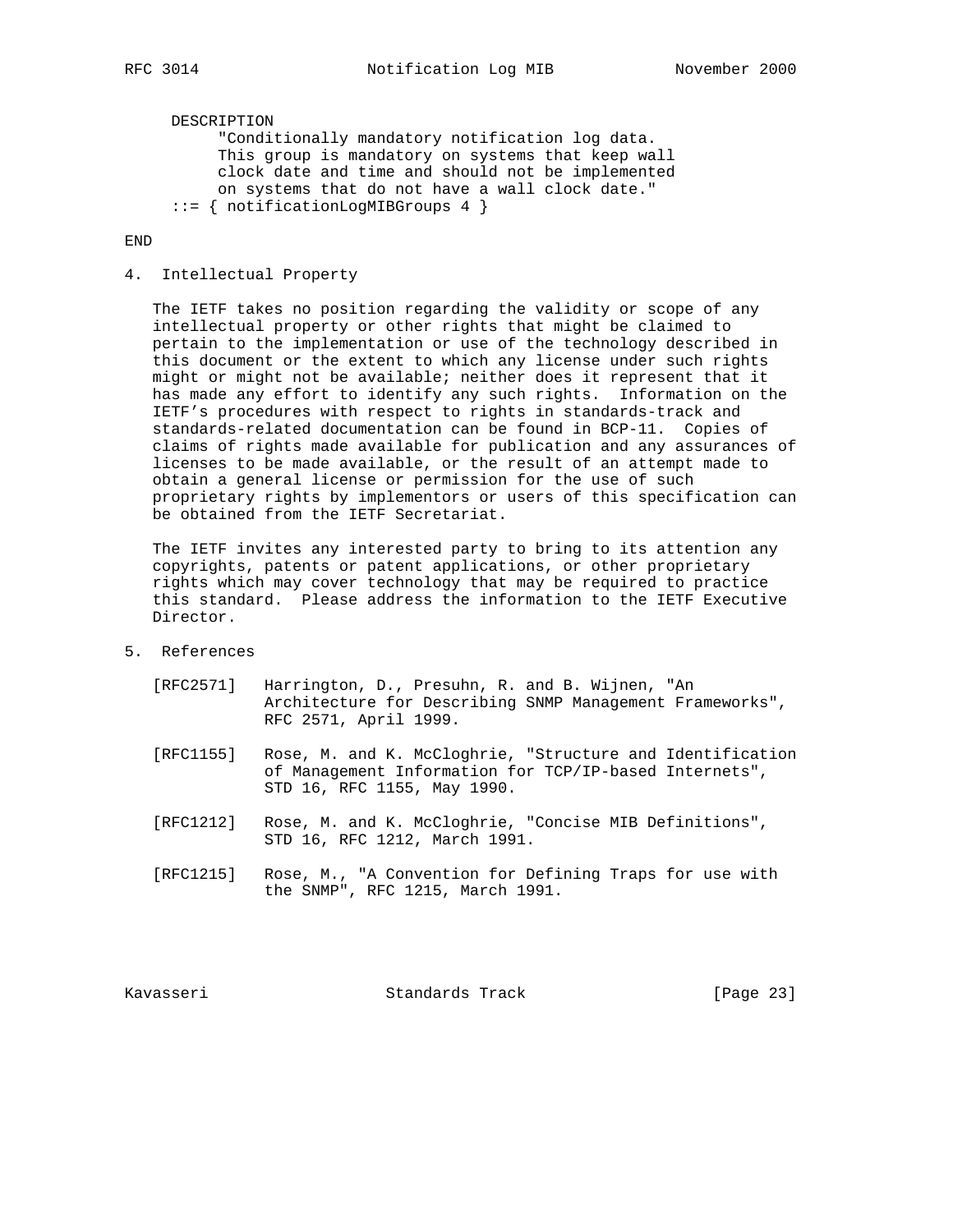- [RFC2578] McCloghrie, K., Perkins, D., Schoenwaelder, J., Case, J., Rose, M. and S. Waldbusser, "Structure of Management Information Version 2 (SMIv2)", STD 58, RFC 2578, April 1999.
- [RFC2579] McCloghrie, K., Perkins, D., Schoenwaelder, J., Case, J., Rose, M. and S. Waldbusser, "Textual Conventions for SMIv2", STD 58, RFC 2579, April 1999.
- [RFC2580] McCloghrie, K., Perkins, D., Schoenwaelder, J., Case, J., Rose, M. and S. Waldbusser, "Conformance Statements for SMIv2", STD 58, RFC 2580, April 1999.
- [RFC1157] Case, J., Fedor, M., Schoffstall, M. and J. Davin, "Simple Network Management Protocol", STD 15, RFC 1157, May 1990.
- [RFC1901] Case, J., McCloghrie, K., Rose, M. and S. Waldbusser, "Introduction to Community-based SNMPv2", RFC 1901, January 1996.
- [RFC1906] Case, J., McCloghrie, K., Rose, M. and S. Waldbusser, "Transport Mappings for Version 2 of the Simple Network Management Protocol (SNMPv2)", RFC 1906, January 1996.
- [RFC2572] Case, J., Harrington D., Presuhn R. and B. Wijnen, "Message Processing and Dispatching for the Simple Network Management Protocol (SNMP)", RFC 2572, April 1999.
- [RFC2574] Blumenthal, U. and B. Wijnen, "User-based Security Model (USM) for version 3 of the Simple Network Management Protocol (SNMPv3)", RFC 2574, April 1999.
- [RFC1905] Case, J., McCloghrie, K., Rose, M. and S. Waldbusser, "Protocol Operations for Version 2 of the Simple Network Management Protocol (SNMPv2)", RFC 1905, January 1996.
- [RFC2573] Levi, D., Meyer, P. and B. Stewart, "SNMPv3 Applications", RFC 2573, April 1999.
- [RFC2575] Wijnen, B., Presuhn, R. and K. McCloghrie, "View-based Access Control Model (VACM) for the Simple Network Management Protocol (SNMP)", RFC 2575, April 1999.
- [RFC2570] Case, J., Mundy, R., Partain, D. and B. Stewart, "Introduction to Version 3 of the Internet-standard Network Management Framework", RFC 2570, April 1999.

Kavasseri Standards Track [Page 24]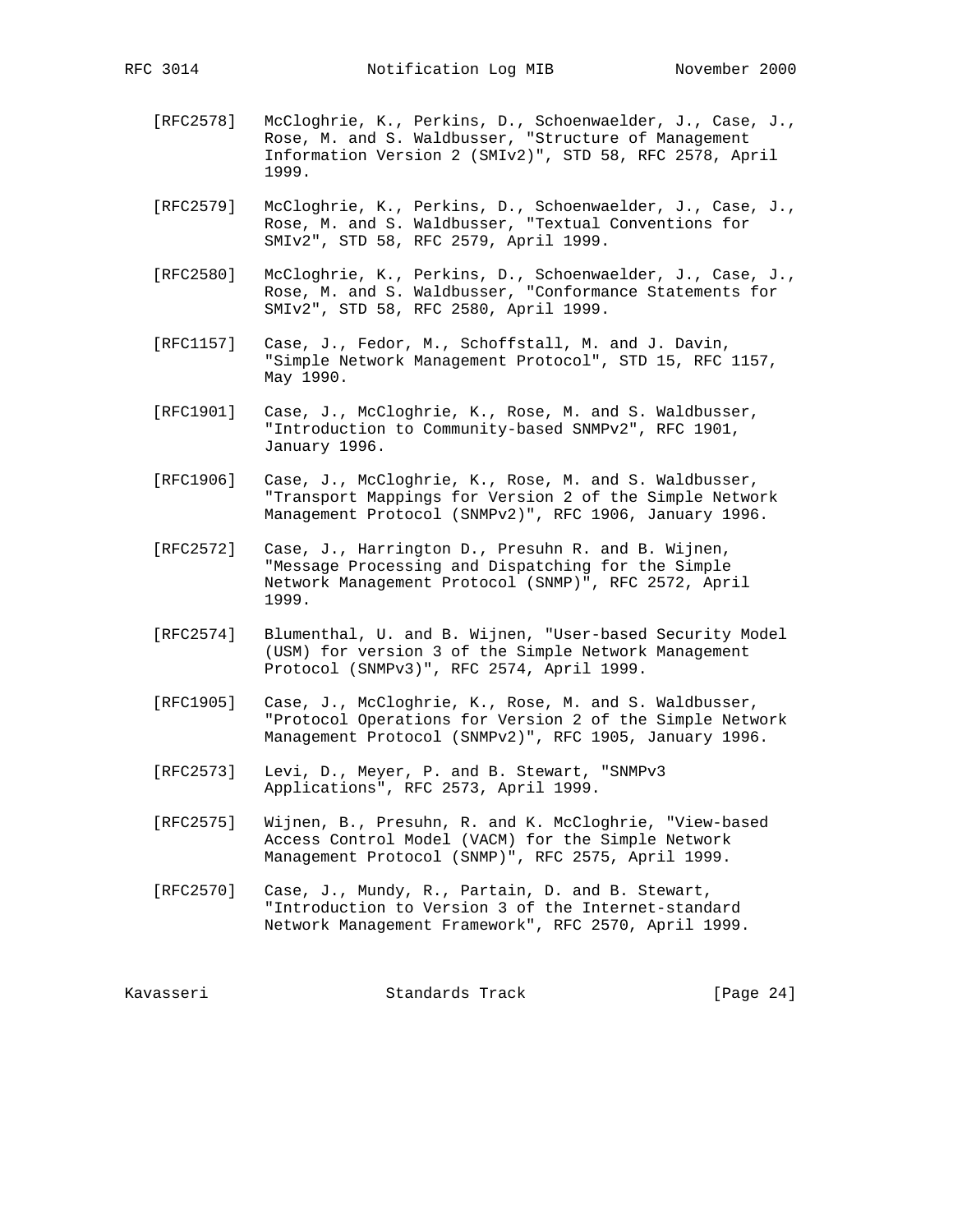# 6. Security Considerations

Security issues are discussed in Section 3.1.2.

7. Authors' Addresses

 Bob Stewart Cisco Systems, Inc. 170 West Tasman Drive San Jose, CA 95134-1706 U.S.A.

 Ramanathan Kavasseri Cisco Systems, Inc. 170 West Tasman Drive San Jose, CA 95134-1706 U.S.A.

 Phone: +1 408 527 2446 EMail: ramk@cisco.com

Kavasseri Standards Track [Page 25]